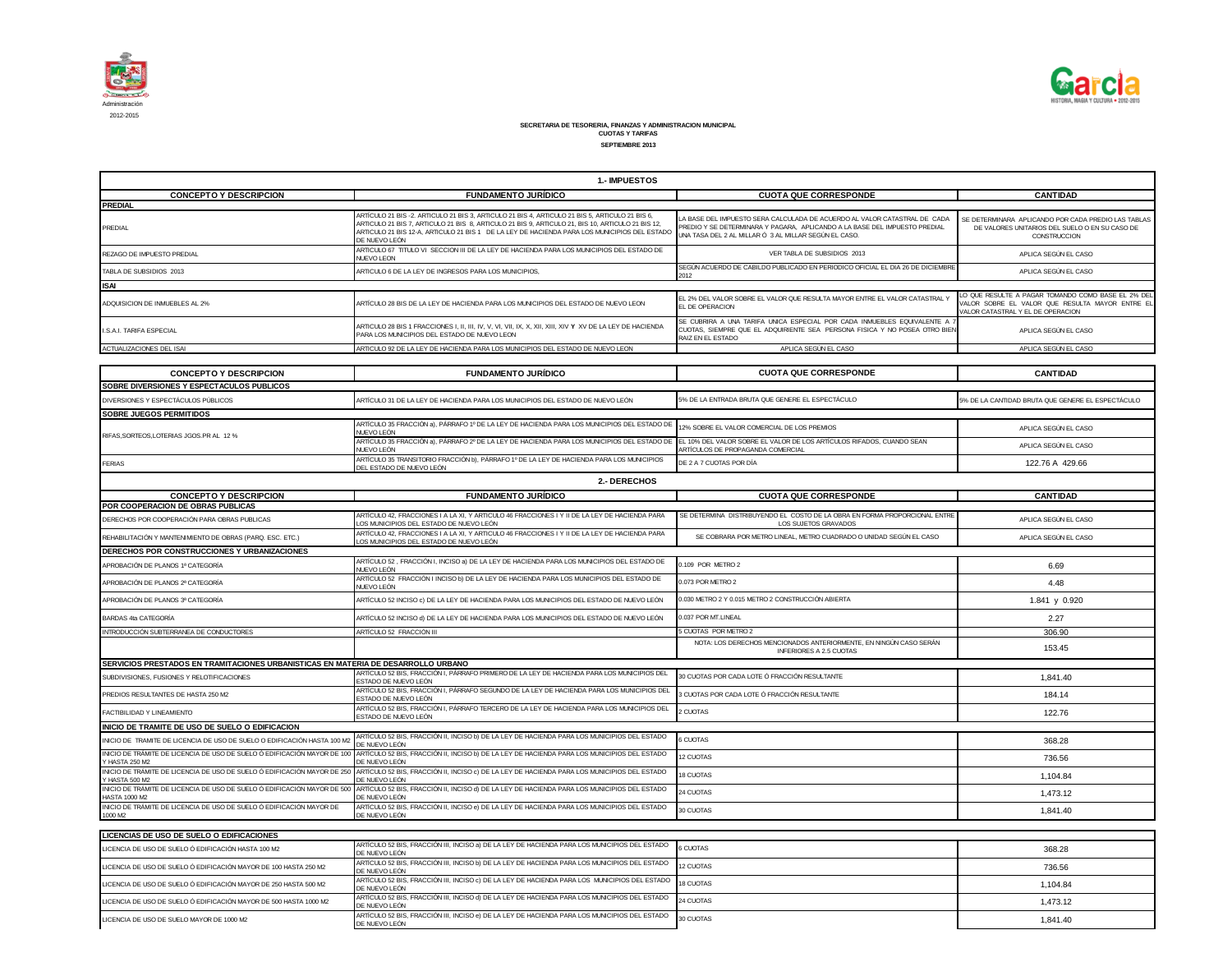| <b>ADICIONALES</b>                                                                                     |                                                                                                                                             |                                                                                                                                                                                                                                                                                                                                                                                                                                                            |                                                                                                                                                                         |
|--------------------------------------------------------------------------------------------------------|---------------------------------------------------------------------------------------------------------------------------------------------|------------------------------------------------------------------------------------------------------------------------------------------------------------------------------------------------------------------------------------------------------------------------------------------------------------------------------------------------------------------------------------------------------------------------------------------------------------|-------------------------------------------------------------------------------------------------------------------------------------------------------------------------|
| ADICIONALES LICENCIA DE USO DE DUELO Ó EDIFICACIÓN HASTA 100M2                                         | RTÍCULO 52 BIS, FRACCIÓN III, PÁRRAFO SEGUNDO, INCISO a) DE LA LEY DE HACIENDA PARA LOS<br>MUNICIPIOS DEL ESTADO E NUEVO LEÓN               | 0.08 CUOT. POR MT2                                                                                                                                                                                                                                                                                                                                                                                                                                         | 4.91                                                                                                                                                                    |
| ADICIONALES LICENCIA DE USO DE SUELO Ó EDIFICACIÓN MAYOR DE 100 HASTA<br>250 M2                        | ARTÍCULO 52 BIS. FRACCIÓN III, PÁRRAFO SEGUNDO, INCISO b) DE LA LEY DE HACIENDA PARA LOS<br>MUNICIPIOS EL ESTADO DE NUEVO LEÓN              | 0.16 CUOT., POR MT2                                                                                                                                                                                                                                                                                                                                                                                                                                        | 9.82                                                                                                                                                                    |
| ADICIONALES LICENCIA DE USO DE SUELO Ó EDIFICACIÓN MAYOR DE 250 HASTA<br>500 M2                        | ARTÍCULO 52 BIS, FRACCIÓN III, PÁRRAFO SEGUNDO, INCISO c) DE LA LEY DE HACIENDA PARA LOS<br>MUNICIPIOS DEL ESTADO DE NUEVO LEÓN             | 1.24 CLIOT. POR MT2                                                                                                                                                                                                                                                                                                                                                                                                                                        | 14.73                                                                                                                                                                   |
| ADICIONALES LICENCIA DE USO DE SUELO Ó EDIFICACIÓN MAYOR DE 500 HASTA<br>1000 M2                       | ARTÍCULO 52 BIS, FRACCIÓN III, PÁRRAFO SEGUNDO, INCISO d) DE LA LEY DE HACIENDA DE LOS<br>MUNICIPIOS DEL ESTADO DE NUEVO LEÓN               | 0.31 CUOT. POR MT2                                                                                                                                                                                                                                                                                                                                                                                                                                         | 19.03                                                                                                                                                                   |
| ADICIONALES LICENCIA DE USO DE SUELO Ó EDIFICACIÓN MAYOR DE 1000 M2                                    | ARTÍCULO 52 BIS, FRACCIÓN III, PÁRRAFO SEGUNDO, INCISO e) DE LA LEY DE HACIENDA PARA LOS<br>MUNICIPIOS DELESTADO DE NUEVO LEÓN              | 0.38 CUOTAS POR MT2                                                                                                                                                                                                                                                                                                                                                                                                                                        | 23.32                                                                                                                                                                   |
|                                                                                                        |                                                                                                                                             | NOTA: LA CUOTA PREVISTA NO EXCEDERÁ DE \$8.00 POR METRO CUADRADO PARA<br>EDIFICACIONES HABITACIONALES MULTIFAMILIARES. LAS CASAS-HABITACION ESTARAN<br>EXENTAS DEL PAGO DE ESTE DERECHO.                                                                                                                                                                                                                                                                   |                                                                                                                                                                         |
| FACTIBILIDAD Y AUTORIZACION DE REGIMEN DE CONDOMINIO                                                   |                                                                                                                                             |                                                                                                                                                                                                                                                                                                                                                                                                                                                            |                                                                                                                                                                         |
| ACTIBILIDAD Y AUTORIZACIÓN DE RÉGIMENES EN CONDOMINIO VERTICAL                                         | ARTÍCULO 52 BIS, FRACCIÓN IV, INCISO a) DE LA LEY DE HACIENDA PARA LOS MUNICIPIOS DEL ESTADO<br>DE NUEVO LEÓN                               | 0.12 CUOTAS POR MT.2                                                                                                                                                                                                                                                                                                                                                                                                                                       | 7.37                                                                                                                                                                    |
| FACTIBILIDAD Y AUTORIZACIÓN DE RÉGIMENES EN CONDOMINIO HORIZONTAL                                      | ARTÍCULO 52 BIS, FRACCIÓN IV, INCISO b) Y FRACCION V INCISO a) DE LA LEY DE HACIENDA DE LOS<br>MUNICIPIOS DEL ESTADO DE NUEVO LEÓN          | POR FACTIBILIDAD Y LINEAMIENTOS: 117.5 CUOTAS                                                                                                                                                                                                                                                                                                                                                                                                              | 7,212.15                                                                                                                                                                |
|                                                                                                        | ARTÍCULO 52 BIS, FRACCIÓN IV, INCISO b) Y FRACCION V INCISO b) DE LA LEY DE HACIENDA DE LOS<br>MUNICIPIOS DEL ESTADO DE NUEVO LEÓN          | POR PROYECTO URBANISTICO: 117.5 CUOTAS                                                                                                                                                                                                                                                                                                                                                                                                                     | 7.212.15                                                                                                                                                                |
|                                                                                                        |                                                                                                                                             | LOTES HABITACIONALES O INDUSTRIALES DE HASTA 150 M2: 0.107 CUOTAS                                                                                                                                                                                                                                                                                                                                                                                          | 6.56                                                                                                                                                                    |
| FACTIBILIDAD Y AUTORIZACIÓN DE RÉGIMENES EN CONDOMINIO MIXTO                                           | ARTÍCULO 52 BIS, FRACCIÓN IV, INCISO c) Y FRACCION V INCISO c) NUMERO 1 DE LA LEY DE HACIENDA<br>DE LOS MUNICIPIOS DEL ESTADO DE NUEVO LEÓN | OTES HABITACIONALES O INDUSTRIALES DE MAS DE 150 M2 HASTA 300 M2: 0.143 CUOTAS                                                                                                                                                                                                                                                                                                                                                                             | 8.77                                                                                                                                                                    |
|                                                                                                        |                                                                                                                                             | OTES HABITACIONALES O INDUSTRIALES DE MAS DE 300 M2: 0.172 CUOTAS                                                                                                                                                                                                                                                                                                                                                                                          | 10.55                                                                                                                                                                   |
|                                                                                                        | ARTÍCULO 52 BIS, FRACCIÓN IV, INCISO b) Y FRACCION V INCISO b) NUMERO 3 DE LA LEY DE HACIENDA<br>DE LOS MUNICIPIOS DEL ESTADO DE NUEVO LEÓN | OTES CAMPESTRES: 0.107 CUOTAS                                                                                                                                                                                                                                                                                                                                                                                                                              | 6.56                                                                                                                                                                    |
| <b>AUTORIZACION DE FRACCIONAMIENTOS</b>                                                                |                                                                                                                                             |                                                                                                                                                                                                                                                                                                                                                                                                                                                            |                                                                                                                                                                         |
| ACTIBILIDAD Y LINEAMIENTOS                                                                             | ARTÍCULO 52 BIS, FRACCIÓN V, INCISO a) DE LA LEY DE HACIENDA DE LOS MUNICIPIOS DEL ESTADO DE<br>NUEVO LEÓN                                  | 117.5 CUOTAS                                                                                                                                                                                                                                                                                                                                                                                                                                               | 7,212.15                                                                                                                                                                |
| PROYECTO URBANÍSTICO                                                                                   | ARTÍCULO 52 BIS, FRACCIÓN V, INCISO b) DE LA LEY DE HACIENDA PARA LOS MUNICIPIOS DEL ESTADO<br>DE NUEVO LEÓN                                | 17.5 CUOTAS                                                                                                                                                                                                                                                                                                                                                                                                                                                | 7.212.15                                                                                                                                                                |
| PROYECTO EJECUTIVO                                                                                     | ARTÍCULO 52 BIS, FRACCIÓN V, INCICO c) NUMERALES 1, 2, 3, 4, 5, 6.                                                                          | SE COBRARA POR M2 DE ÁREA VENDIBLE DEPENDIENDO SI EL ÁREA ES HABITACIONAI<br>INDUSTRIAL, CAMPESTRE U OTROS A-LOTES CON SUPERFICIE HASTA 150 M2, 0.107<br>, CAMPESTRE U OTRUS A-LOTES CON SUPERFICIE HASTA 150 MZ, 0.10/<br>B-LOTES CON SUPERFICIE DE MÁS DE 150 MZ Y HASTA 300 MZ, 0.143 CUOTAS, MT.2, LOTES CON SUPERFICIE MAYOR A 300 MZ, 8.777<br>SUPERFICIE MAYOR A 300 MZ 1.172 CUNTAS<br>CUOTAS.<br>LOTES CON SUPERFICIE MAYOR A 300 M2 0.172 CUOTAS | -LOTES CON SUPERFICIE HASTA 150 M2, 6.567 MT.2. B-LOTES                                                                                                                 |
| HABITACIONALES O INDUSTRIALES                                                                          | ARTÍCULO 52 BIS, FRACCIÓN c), NUMERAL 1, LETRAS A, B Y C.                                                                                   | HABITACIONALES E INDUSTRIALES, EXCEPTUANDO LOS PREDIOS RESERVADOS PARA<br>EQUIPAMIENTOS COMERCIALES Y DE SERVICIOS:SE COBRARA POR M2 DE ÁREA VENDIBLE<br>DEPENDIENDO SI EL ÁREA ES HABITACIONAL, INDUSTRIAL, CAMPESTRE U OTROS A<br>B-LOTES CON SUPERFICIE DE<br>LOTES CON SUPERFICIE HASTA 150 M2. 0.107 CUOTAS.<br>MÁS DE 150 M2 Y HASTA 300 M2, 0.143 CUOTAS,<br>LOTES CON SUPERFICIE MAYOR A 300<br>M2 0.172 CLIOTAS                                   | LOTES CON SUPERFICIE HASTA 150 M2, 6.567 MT.2, B-LOTES<br>CON SUPERFICIE DE MÁS DE 150 M2 Y HASTA 300 M2, 8.777<br>MT.2, LOTES CON SUPERFICIE MAYOR A 300 M2 10.557 MT2 |
| LOTES CON SUPERFICIE HASTA 150 M2                                                                      | ARTÍCULO 52 BIS, FRACCIÓN V. INCISO c), NÚMERO 1, APARTADO A. DE LA LEY DE HACIENDA PARA LOS<br>MUNICIPIOS DEL ESTADO DE NUEVO LEÓN         | 0.107 CUOTAS                                                                                                                                                                                                                                                                                                                                                                                                                                               | 6.57                                                                                                                                                                    |
| LOTES CON SUPERFICIE DE MAS DE 150 HASTA 300 M2                                                        | ARTÍCULO 52 BIS, FRACCIÓN V. INCISO c), NÚMERO 1, APARTADO B. DE LA LEY DE HACIENDA PARA LOS<br>MUNICIPIOS DEL ESTADO DE NUEVO LEÓN         | 143 CUOTAS                                                                                                                                                                                                                                                                                                                                                                                                                                                 | 8.78                                                                                                                                                                    |
| LOTES CON SUPERFICIE MAYOR DE 300 M2                                                                   | ARTÍCULO 52 BIS, FRACCIÓN V. INCISO c), NÚMERO 1, APARTADO C. DE LA LEY DE HACIENDA PARA LOS<br>MUNICIPIOS DEL ESTADO DE NUEVO LEÓN         | 0.172 CUOTAS                                                                                                                                                                                                                                                                                                                                                                                                                                               | 10.56                                                                                                                                                                   |
| INDUSTRIALES UBICADOS EN EL MUNICIPIO                                                                  | ARTÍCULO 52 BIS, FRACCIÓN V. INCISO c), NÚMERO 2 DE LA LEY DE HACIENDA PARA LOS MUNICIPIOS<br>DEL ESTADO DE NUEVO LEÓN                      | 0.107 CUOTAS                                                                                                                                                                                                                                                                                                                                                                                                                                               | 6.57                                                                                                                                                                    |
| OTROS UBICADOS EN EL MUNICIPIO                                                                         | ARTÍCULO 52 BIS, FRACCIÓN V. INCISO c), NÚMERO 5 DE LA LEY DE HACIENDA PARA LOS MUNICIPIOS DE<br>ESTADO DE NUEVO LEÓN                       | 107 CUOTAS                                                                                                                                                                                                                                                                                                                                                                                                                                                 | 6.57                                                                                                                                                                    |
| CERTIFIFICACIÓN DEL CUMPLIMIENTO DE REQUSITOS PARA VENTA                                               | ARTÍCULO 52 BIS, FRACCIÓN V. INCISO c), NÚMERO 6, INCISO d) DE LA LEY DE HACIENDA PARA LOS<br>MUNICIPIOS EL ESTADO DE NUEVO LEÓN            | 17.5 CUOTAS                                                                                                                                                                                                                                                                                                                                                                                                                                                | 7.212.15                                                                                                                                                                |
| <b>RORROGA</b>                                                                                         | ARTÍCULO 52 BIS, FRACCIÓN V. INCISO c), NÚMERO 6, INCISO e) DE LA LEY DE HACIENDA PARA LOS<br>MUNICIPIOS DEL ESTADO DE NUEVO LEÓN           | <b>58.5 CLIOTAS</b>                                                                                                                                                                                                                                                                                                                                                                                                                                        | 3,590.73                                                                                                                                                                |
| ACTUALIZACIÓN DE GARANTÍAS                                                                             | ARTÍCULO 52 BIS, FRACCIÓN V. INCISO c), NÚMERO 6, INCISO f) DE LA LEY DE HACIENDA PARA LOS<br>MUNICIPIOS DEL ESTADO DE NUEVO LEÓN           | 58.5 CUOTAS                                                                                                                                                                                                                                                                                                                                                                                                                                                | 3.590.73                                                                                                                                                                |
| <b>MODIFICACIONES</b>                                                                                  | ARTÍCULO 52 BIS, FRACCIÓN V. INCISO c), NÚMERO 6, INCISO 9) DE LA LEY DE HACIENDA PARA LOS<br>MUNICIPIOS DEL ESTADO DE NUEVO LEÓN           | 58.5 CUOTAS                                                                                                                                                                                                                                                                                                                                                                                                                                                | 3,590.73                                                                                                                                                                |
| RECEPCIÓN DE OBRA                                                                                      | ARTÍCULO 52 BIS, FRACCIÓN V. INCISO c), NÚMERO 6, INCISO h) DE LA LEY DE HACIENDA PARA LOS<br>MUNICIPIOS DEL ESTADO DE NUEVO LEÓN           | 586.5 CUOTAS                                                                                                                                                                                                                                                                                                                                                                                                                                               | 35,999.37                                                                                                                                                               |
| REGULARIZACIÓN Y ORDENAMIENTO URBANO EN FRACCIONAMIENTOS Y EN<br><b>ICENCIAS DE USO DE SUELO (75%)</b> | ARTÍCULO 52 BIS, FRACCIÓN VI DE LA LEY DE HACIENDA PARA LOS MUNICIPIOS DEL ESTADO DE NUEVO<br>LEÓN                                          | SE APLICARAN LAS CUOTAS PREVISTAS EN LAS FRACCIONES III Y IV DEL ARTÍCULO 52 BIS DE LA LEY DE HACIENDA PARA LOS MUNICIPIOS DEL ESTADO DE<br>JUEVO LEON, CON UN INCREMENTO DEL 75%                                                                                                                                                                                                                                                                          |                                                                                                                                                                         |
| EXPEDICIÓN DE COPIAS CERTIFICADAS DE PLANOS                                                            | ARTÍCULO 52 BIS, FRACCIÓN VII DE LA LEY DE HACIENDA PARA LOS MUNICIPIOS DEL ESTADO DE NUEVO<br>I FÓN                                        | 5 CUOTAS                                                                                                                                                                                                                                                                                                                                                                                                                                                   | 214.83                                                                                                                                                                  |
| EXPEDICIÓN DE CONSTANCIA Y CERTIFICACIONES                                                             | ARTÍCULO 52 BIS, FRACCIÓN VIII DE LA LEY DE HACIENDA PARA LOS MUNICIPIOS DEL ESTADO DE NUEV<br>LEÓN                                         | <b>2.5 CUOTAS</b>                                                                                                                                                                                                                                                                                                                                                                                                                                          | 153.45                                                                                                                                                                  |
| INFORMACIÓN DE ALINEAMIENTO DE LA VIALIDAD                                                             | ARTÍCULO 52 BIS, FRACCIÓN IX DE LA LEY DE HACIENDA PARA LOS MUNICIPIOS DEL ESTADO DE NUEVO<br>FÓN                                           | 5 CLIOTAS                                                                                                                                                                                                                                                                                                                                                                                                                                                  | 92.07                                                                                                                                                                   |
| INSCRIPCION DE NUEVOS FRACCIONAMIENTOS O AMPLIACION                                                    |                                                                                                                                             |                                                                                                                                                                                                                                                                                                                                                                                                                                                            |                                                                                                                                                                         |
| FRACCIONAMIENTOS CUYOS LOTES TENGAN UNA SUPERFICIE PROMEDIO MAYOR /<br>250 M2                          | ARTÍCULO 55 INCISO a) DE LA LEY DE HACIENDA PARA LOS MUNICIPIOS DEL ESTADO DE NUEVO LEÓN                                                    | 0.023 CUOTAS POR MT2                                                                                                                                                                                                                                                                                                                                                                                                                                       | 1.41                                                                                                                                                                    |
| FRACCIONAMINTOS CUYOS LOTES TENGAN UNA SUPERFICIE PROMEDIO ENTRE 150<br>Y 250 M2                       | ARTÍCULO 55 INCISO b) DE LA LEY DE HACIENDA PARA LOS MUNICIPIOS DEL ESTADO DE NUEVO LEÓN                                                    | 0.012 CUOTAS POR MT2                                                                                                                                                                                                                                                                                                                                                                                                                                       | 0.736                                                                                                                                                                   |
| FRACCIONAMIENTOS CUYOS LOTES TENGAN UNA SUPERFICIE PROMEDIO MENOR /<br>150 M2                          | ARTÍCULO 55 INCISO ¢) DE LA LEY DE HACIENDA PARA LOS MUNICIPIOS DEL ESTADO DE NUEVO LEÓN                                                    | 0.009 CUOTAS POR MT2                                                                                                                                                                                                                                                                                                                                                                                                                                       | 0.55                                                                                                                                                                    |
| CEMENTERIOS UBICADOS EN LOS MUNICIPIOS                                                                 | ARTÍCULO 55 INCISO d) DE LA LEY DE HACIENDA PARA LOS MUNICIPIOS DEL ESTADO DE NUEVO LEÓN                                                    | 0.12 CUOTAS POR MT2                                                                                                                                                                                                                                                                                                                                                                                                                                        | 7.36                                                                                                                                                                    |
| ASIGNACIÓN DE NUMERO OFICIAL                                                                           | ARTÍCULO 55, PÁRRAFO TERCERO DE LA LEY DE HACIENDA PARA LOS MUNICIPIOS DEL ESTADO DE<br>NUEVO LEÓN                                          | .24 CUOTAS                                                                                                                                                                                                                                                                                                                                                                                                                                                 | 76.11                                                                                                                                                                   |
| POR CERTIFICACIONES, AUTORIZACIONES, CONSTANCIAS Y REGISTROS                                           |                                                                                                                                             |                                                                                                                                                                                                                                                                                                                                                                                                                                                            |                                                                                                                                                                         |

| COPIA SIMPLE POR HOJA                 | ARTÍCULO 57. FRACCIÓN I. INCISO a) DE LA LEY DE HACIENDA PARA LOS MUNICIPIOS DEL ESTADO DE<br>NUEVO LEÓN  | 0.012 CUOTAS EN HOJAS TAMAÑO CARTA  | 0.736 |
|---------------------------------------|-----------------------------------------------------------------------------------------------------------|-------------------------------------|-------|
|                                       |                                                                                                           | 0.017 CUOTAS EN HOJAS TAMAÑO OFICIO | 1.043 |
| COPIA A COLOR POR HOJA                | ARTÍCULO 57, FRACCIÓN I, INCISO b) DE LA LEY DE HACIENDA PARA LOS MUNICIPIOS DE L ESTADO DE<br>NUEVO LEÓN | 0.024 CUOTAS EN HOJAS TAMAÑO CARTA  | 1.47  |
|                                       |                                                                                                           | 0.034 CUOTAS EN HOJAS TAMAÑO OFICIO | 2.086 |
| COPIA CERTIFICADAS POR CADA DOCUMENTO | ARTÍCULO 57. FRACCIÓN I. INCISO c) DE LA LEY DE HACIENDA PARA LOS MUNICIPIOS DEL ESTADO DE<br>NUEVO LEÓN  | 1 CUOTA SALARIO MINIMO              | 61.38 |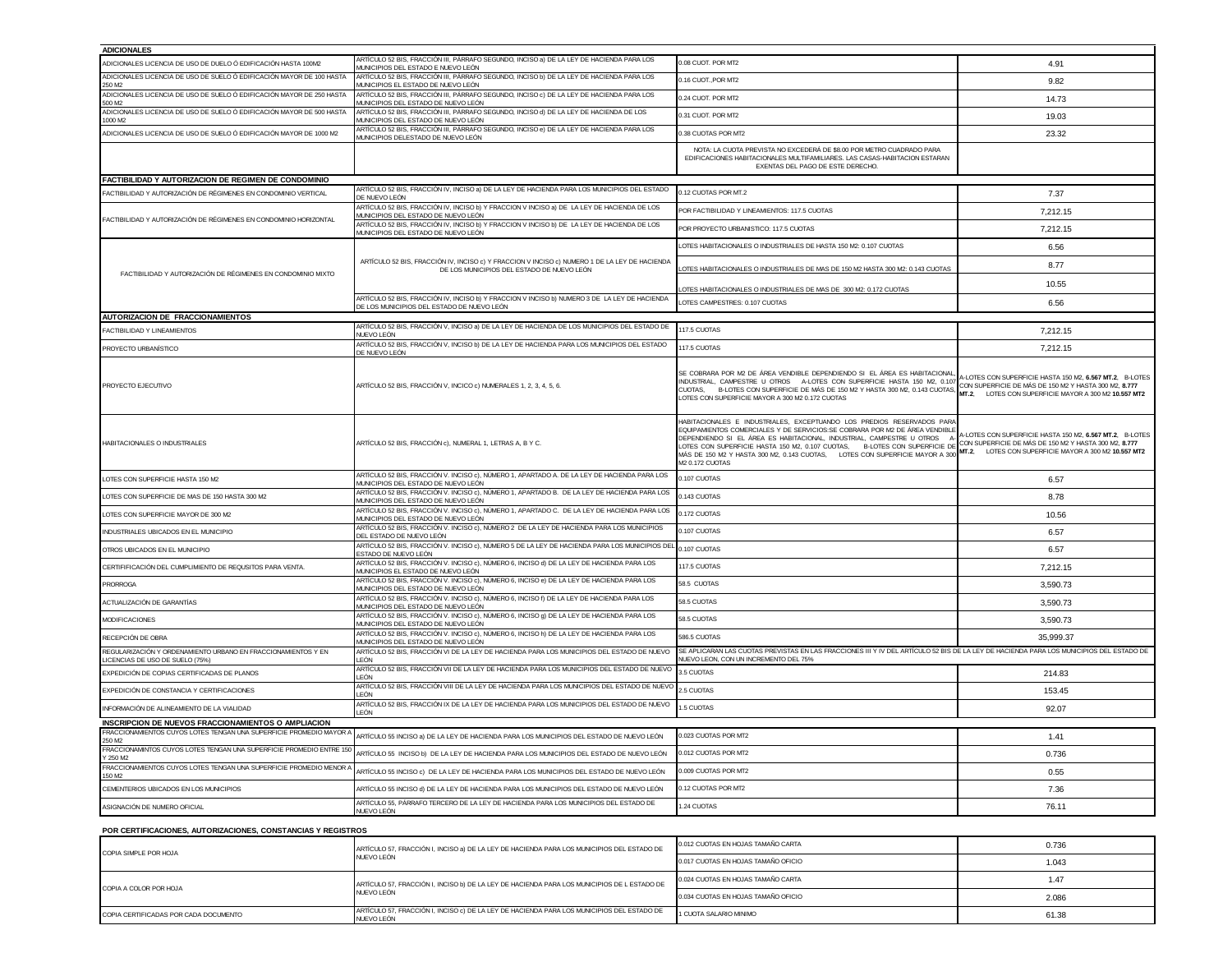| ARTÍCULO 57, FRACCIÓN I, INCISO e) DE LA LEY DE HACIENDA PARA LOS MUNICIPIOS DEL ESTADO DE<br><b>CUOTAS SALARIO MINIMO</b><br>122.76<br>NUEVO LEÓN<br>ARTÍCULO 57, FRACCIÓN I, INCISO f) DE LA LEY DE HACIENDA PARA LOS MUNICIPIOS DEL ESTADO DE<br><b>CLIOTAS SALARIO MINIMO</b><br>184.14<br>NUEVO LEÓN<br>ARTÍCULO 57, FRACCIÓN I, INCISO g) DE LA LEY DE HACIENDA PARA LOS MUNICIPIOS DEL ESTADO DE<br><b>CUOTAS SALARIO MINIMO</b><br>306.90<br>NUEVO LEÓN<br>ARTÍCULO 57, FRACCIÓN I, INCISO h) DE LA LEY DE HACIENDA PARA LOS MUNICIPIOS DEL ESTADO DE<br><b>CUOTA SALARIO MINIMO</b><br>61.38<br>NUEVO LEÓN<br>ARTÍCULO 57, FRACCIÓN I, PÁRRAFO TERCERO DE LA LEY DE HACIENDA PARA LOS MUNICIPIOS EL<br>CUOTA SALARIO MINIMO<br>61.38<br>ESTADO DE NUEVO LEÓN<br>ARTÍCULO 57, FRACCIÓN I, INCISO h) DE LA LEY DE HACIENDA PARA LOS MUNICIPIOS EL ESTADO DE<br>CUOTA SALARIO MINIMO<br>61.38<br>NUFVO I FÓN<br>ARTÍCULO 57, FRACCIÓN I, INCISO h) DE LA LEY DE HACIENDA PARA LOS MUNICIPIOS DEL ESTADO DE<br>CUOTA SALARIO MINIMO<br>61.38<br>NUEVO LEÓN<br>ARTÍCULO 57, FRACCIÓN I, INCISO h) DE LA LEY DE HACIENDA PARA LOS MUNICIPIOS DEL ESTADO DE<br>CUOTA SALARIO MINIMO<br>CONSTANCIA O REGISTRO DE REFRENDO<br>61.38<br>NUEVO LEÓN<br>ARTÍCULO 57, FRACCIÓN I, INCISO a) DE LA LEY DE HACIENDA PARA LOS MUNICIPIOS DEL ESTADO DE<br>0.25 CUOTAS SALARIO MINIMO<br>15.35<br>NUEVO LEÓN<br>ESTE ARTÍCULO SOLO MENCIONA LAS CUOTAS POR INSCRIPCIÓN AL INICIO DE<br>ACTIVIDADES, POR REFRENDO ANUAL DE LICENCIA, AUTORIZACIÓN, PERMISO O<br>ARTÍCULO 58 DE LA LEY DE HACIENDA PARA LOS MUNICIPIOS DEL ESTADO DE NUEVO LEÓN<br>CONCESIÓN QUE SE CUBRIRÁN EN LOS MUNICIPIOS DEL ÁREA METROPOLITANA<br>HASTA 15,000 PERSONAS: 1500 CUOTAS<br>91,070.00<br>ARTÍCULO 58 BIS FRACCION A) NUMERO 1 DE LA LEY DE HACIENDA PARA LOS MUNICIPIOS EL ESTADO DE<br>DE MAS DE 15,000 HASTA 25,000 PERSONAS: 2700 CUOTAS<br>165,726.00<br>NUEVO LEÓN<br>DEMAS DE 25.000 PERSONAS: 3500 CUOTAS<br>241,830.00<br>NO MAYOR A 120 M2 2390 CUOTAS<br>146.698.20<br>ARTÍCULO 58 BIS FRACCION A) NUMERO 2 DE LA LEY DE HACIENDA PARA LOS MUNICIPIOS EL ESTADO DI<br>APUESTAS<br><b>NUEVO LEÓN</b><br>MAYOR A 120 M2, 2825 CUOTAS<br>173,398.50<br>ARTÍCULO 58 BIS FRACCION A) NUMERO 4 DE LA LEY DE HACIENDA PARA LOS MUNICIPIOS EL ESTADO DE<br>HOTELES Y MOTELES DE PASO CON SERVICIO DE BAR Y RESTURANT-BAR<br>500 CUOTAS<br>92,070.00<br>NUEVO LEÓN<br>ESTABLECIMIENTOS QUE EXPENDAN BEBIDAS ALCOHOLICAS CERRADAS<br>ARTÍCULO 58 BIS FRACCION A) NUMERO 5 INCISO a) DE LA LEY DE HACIENDA PARA LOS MUNICIPIOS EL<br>15 CUOTAS<br>920.70<br>NO MAYOR A 50 M2<br>ESTADO DE NUEVO LEÓN<br>ARTÍCULO 58 BIS FRACCION A) NUMERO 5 INCISO b) DE LA LEY DE HACIENDA PARA LOS MUNICIPIOS EL<br>30 CLIOTAS<br>1,841.40<br>EXPOSICIÓN AL PÚBLICO, NO MAYOR A 50 M2<br>ESTADO DE NUEVO LEÓN<br>ARTÍCULO 58 BIS FRACCION A) NUMERO 5 INCISO c) DE LA LEY DE HACIENDA PARA LOS MUNICIPIOS EL<br>40 CUOTAS<br>2 455 20<br>ESTADO DE NUEVO LEÓN<br><b>AUTO</b><br>ARTÍCULO 58 BIS FRACCION A) NUMERO 5 INCISO d) DE LA LEY DE HACIENDA PARA LOS MUNICIPIOS EL<br>80 CUOTAS<br>4.910.40<br>TIENEN SERVICIO DE AUTO<br>ESTADO DE NUEVO LEÓN<br>ARTÍCULO 58 BIS FRACCION A) NUMERO 5 INCISO e) DE LA LEY DE HACIENDA PARA LOS MUNICIPIOS EL<br><b>BO CUOTAS</b><br>4.910.40<br>ESTADO DE NUEVO LEÓN<br>ARTÍCULO 58 BIS FRACCION A) NUMERO 5 INCISO f) DE LA LEY DE HACIENDA PARA LOS MUNICIPIOS EL<br>60 CUOTAS<br>3.682.80<br>PUBLICO NO MAYOR A 120 M2<br>ESTADO DE NUEVO LEÓN<br>ARTÍCULO 58 BIS FRACCION A) NUMERO 5 INCISO g) DE LA LEY DE HACIENDA PARA LOS MUNICIPIOS EL<br>135 CUOTAS<br>8.286.30<br>PÚBLICO MAYOR A 120 M2<br>ESTADO DE NUEVO LEÓN<br>ARTÍCULO 58 BIS FRACCION A) NUMERO 5 INCISO h) DE LA LEY DE HACIENDA PARA LOS MUNICIPIOS EL<br>190 CUOTAS<br>TIENDAS DE AUTO SERVICIO MAYOR A 120 M2<br>11,662.20<br>ESTADO DE NUEVO LEÓN.<br>ARTÍCULO 58 BIS FRACCION A) NUMERO 5 INCISO i) DE LA LEY DE HACIENDA PARA LOS MUNICIPIOS EL<br>380 CUOTAS<br>23,324.40<br>ESTADO DE NUEVO LEÓN<br>ARTÍCULO 58 BIS FRACCION A) NUMERO 5 INCISO j) DE LA LEY DE HACIENDA PARA LOS MUNICIPIOS EL<br>340 CUOTAS<br>20.869.20<br>ESTADO DE NUEVO LEÓN<br>ESTABLECIMIENTOS QUE EXPENDAN BEBIDAS ALCOHOLICAS EN BOTELLA ABIERTA O AL COPEO<br>ARTÍCULO 58 BIS FRACCION A) NUMERO 5 INCISO k) SUBINCISO a) DE LA LEY DE HACIENDA PARA LOS<br><b>85 CUOTAS</b><br>5,217.30<br>MUNICIPIOS DEL ESTADO DE NUEVO LEÓN<br>ARTÍCULO 58 BIS FRACCION A) NUMERO 5 INCISO k) SUBINCISO b) DE LA LEY DE HACIENDA PARA LOS<br>85 CUOTAS<br>5.217.30<br>MUNICIPIOS DEL ESTADO DE NUEVO LEÓN.<br>ARTÍCULO 58 BIS FRACCION A) NUMERO 5 INCISO k) SUBINCISO c) DE LA LEY DE HACIENDA PARA LOS<br>85 CUOTAS<br>BILLARES CON EXPENDIO DE CERVEZA<br>5,217.30<br>MUNICIPIOS DEL ESTADO DE NUEVO LEÓN<br>ARTÍCULO 58 BIS FRACCION A) NUMERO 5 INCISO k) SUBINCISO d) DE LA LEY DE HACIENDA PARA LOS<br>130 CUOTAS<br>7.979.40<br>MUNICIPIOS DEL ESTADO DE NUEVO LEÓN<br>ARTÍCULO 58 BIS FRACCION A) NUMERO 5 INCISO k) SUBINCISO e) DE LA LEY DE HACIENDA PARA LOS<br>250 CUOTAS<br>15,345.00<br>MUNICIPIOS DEL ESTADO DE NUEVO LEÓN<br>RESTAURANTES - BAR CON EXPENIO DE CERVEZA, VINOS Y LICORES, CON UN<br>ARTÍCULO 58 BIS FRACCION A) NUMERO 5 INCISO k) SUBINCISO f) DE LA LEY DE HACIENDA PARA LOS<br>150 CUOTAS<br>9,207.00<br>MUNICIPIOS DEL ESTADO DE NUEVO LEÓN<br>RESTAURANTES- BAR CON EXPENDIO DE CERVEZA, VINOS Y LICORES CON UN<br>ARTÍCULO 58 BIS FRACCION A) NUMERO 5 INCISO k) SUBINCISO g) DE LA LEY DE HACIENDA PARA LOS<br>250 CUOTAS<br>15,345.00<br>MUNICIPIOS DEL ESTADO DE NUEVO LEÓN<br>CENTROS O CLUBES SOCIALES O DEPORTIVOS CON EXPENDIO O CONSUMO DE<br>ARTÍCULO 58 BIS FRACCION A) NUMERO 5 INCISO k) SUBINCISO h) DE LA LEY DE HACIENDA PARA LOS<br>PAGARÁN UNA CUOTA POR METRO DE SUPERFICIE DE EXPENDIO O DE CONSUMO, EN<br>61.38 POR M2 DE SUPERFICIE DE EXPENDIO O DE<br>NINGÚN CASO LA CANTIDAD SERÁ INFERIOR A 100 CUOTAS<br>MUNICIPIOS DEL ESTADO DE NUEVO LEÓN<br>CONSUMO, NINGUN CASO SERA INFERIOR A 6,138<br>ARTÍCULO 58 BIS FRACCION A) NUMERO 5 INCISO k) SUBINCISO i) DE LA LEY DE HACIENDA PARA LOS<br>AGARÁN 0.25 CUOTAS POR METRO CUADRADO DE SUPERFICIE DE CONSUMO, EN NINGUN<br>15.35 POR M2 DE SUPERFICIE DE CONSUMO,<br>MUNICIPIOS DEL ESTADO DE NUEVO LEÓN<br>CASO, LA CANTIDAD A PAGAR SERA MENOR A 50 CUOTAS<br>NINGUN CASO SERA INFERIOR A 3,069<br>HASTA 150 M2 DE EXPENDIO O CONSUMO ABIERTO AL PÚBLICO 150 CUOTAS<br>9,207.00<br>POR EL EXEDENTE DE 150 METROS, PAGARÁN POR CADA M2 O FRACCIÓN DE EXPENDIO O<br>ARTICULO 58 BIS FRACCION A) NUMERO 5 INCISO k) SUBINCISO j) DE LA LEY DE HACIENDA PARA LOS<br>36.83<br>CONSUMO ABIERTO AL PÚBLICO 0.6 CUOTAS<br>MUNICIPIOS DEL ESTADO DE NUEVO LEON<br>NOTA: EN NINGIN CASO LA CANTIDAD A PAGAR SERA MAYOR A 1,000 CUOTAS<br>0.2 CUOTAS POR M2 DE SUPERFICIE DE EXPENDIO O CONSUMO, MAS UN 10% DE LOS<br>ARTÍCULO 58 BIS FRACCION B) NUMERO 1 DE LA LEY DE HACIENDA PARA LOS MUNICIPIOS DEL ESTADO | COPIA SIMPLE DE PLANOS                                                                       | ARTÍCULO 57, FRACCIÓN I, INCISO d) DE LA LEY DE HACIENDA PARA LOS MUNICIPIOS DEL ESTADO DE<br>NUEVO LEÓN | 0.43 CUOTAS SALARIO MINIMO                    | 26.39 |
|-----------------------------------------------------------------------------------------------------------------------------------------------------------------------------------------------------------------------------------------------------------------------------------------------------------------------------------------------------------------------------------------------------------------------------------------------------------------------------------------------------------------------------------------------------------------------------------------------------------------------------------------------------------------------------------------------------------------------------------------------------------------------------------------------------------------------------------------------------------------------------------------------------------------------------------------------------------------------------------------------------------------------------------------------------------------------------------------------------------------------------------------------------------------------------------------------------------------------------------------------------------------------------------------------------------------------------------------------------------------------------------------------------------------------------------------------------------------------------------------------------------------------------------------------------------------------------------------------------------------------------------------------------------------------------------------------------------------------------------------------------------------------------------------------------------------------------------------------------------------------------------------------------------------------------------------------------------------------------------------------------------------------------------------------------------------------------------------------------------------------------------------------------------------------------------------------------------------------------------------------------------------------------------------------------------------------------------------------------------------------------------------------------------------------------------------------------------------------------------------------------------------------------------------------------------------------------------------------------------------------------------------------------------------------------------------------------------------------------------------------------------------------------------------------------------------------------------------------------------------------------------------------------------------------------------------------------------------------------------------------------------------------------------------------------------------------------------------------------------------------------------------------------------------------------------------------------------------------------------------------------------------------------------------------------------------------------------------------------------------------------------------------------------------------------------------------------------------------------------------------------------------------------------------------------------------------------------------------------------------------------------------------------------------------------------------------------------------------------------------------------------------------------------------------------------------------------------------------------------------------------------------------------------------------------------------------------------------------------------------------------------------------------------------------------------------------------------------------------------------------------------------------------------------------------------------------------------------------------------------------------------------------------------------------------------------------------------------------------------------------------------------------------------------------------------------------------------------------------------------------------------------------------------------------------------------------------------------------------------------------------------------------------------------------------------------------------------------------------------------------------------------------------------------------------------------------------------------------------------------------------------------------------------------------------------------------------------------------------------------------------------------------------------------------------------------------------------------------------------------------------------------------------------------------------------------------------------------------------------------------------------------------------------------------------------------------------------------------------------------------------------------------------------------------------------------------------------------------------------------------------------------------------------------------------------------------------------------------------------------------------------------------------------------------------------------------------------------------------------------------------------------------------------------------------------------------------------------------------------------------------------------------------------------------------------------------------------------------------------------------------------------------------------------------------------------------------------------------------------------------------------------------------------------------------------------------------------------------------------------------------------------------------------------------------------------------------------------------------------------------------------------------------------------------------------------------------------------------------------------------------------------------------------------------------------------------------------------------------------------------------------------------------------------------------------------------------------------------------------------------------------------------------------------------------------------------------------------------------------------------------------------------------------------------------------------------------------------------------------------------------------------------------------------------------------------------|----------------------------------------------------------------------------------------------|----------------------------------------------------------------------------------------------------------|-----------------------------------------------|-------|
|                                                                                                                                                                                                                                                                                                                                                                                                                                                                                                                                                                                                                                                                                                                                                                                                                                                                                                                                                                                                                                                                                                                                                                                                                                                                                                                                                                                                                                                                                                                                                                                                                                                                                                                                                                                                                                                                                                                                                                                                                                                                                                                                                                                                                                                                                                                                                                                                                                                                                                                                                                                                                                                                                                                                                                                                                                                                                                                                                                                                                                                                                                                                                                                                                                                                                                                                                                                                                                                                                                                                                                                                                                                                                                                                                                                                                                                                                                                                                                                                                                                                                                                                                                                                                                                                                                                                                                                                                                                                                                                                                                                                                                                                                                                                                                                                                                                                                                                                                                                                                                                                                                                                                                                                                                                                                                                                                                                                                                                                                                                                                                                                                                                                                                                                                                                                                                                                                                                                                                                                                                                                                                                                                                                                                                                                                                                                                                                                                                                                                                                                                                                                                                                                                                                                                                                                                                                                                                                                                                                                                                                                       | COPIA SIMPLE DE PLANOS A COLOR                                                               |                                                                                                          |                                               |       |
|                                                                                                                                                                                                                                                                                                                                                                                                                                                                                                                                                                                                                                                                                                                                                                                                                                                                                                                                                                                                                                                                                                                                                                                                                                                                                                                                                                                                                                                                                                                                                                                                                                                                                                                                                                                                                                                                                                                                                                                                                                                                                                                                                                                                                                                                                                                                                                                                                                                                                                                                                                                                                                                                                                                                                                                                                                                                                                                                                                                                                                                                                                                                                                                                                                                                                                                                                                                                                                                                                                                                                                                                                                                                                                                                                                                                                                                                                                                                                                                                                                                                                                                                                                                                                                                                                                                                                                                                                                                                                                                                                                                                                                                                                                                                                                                                                                                                                                                                                                                                                                                                                                                                                                                                                                                                                                                                                                                                                                                                                                                                                                                                                                                                                                                                                                                                                                                                                                                                                                                                                                                                                                                                                                                                                                                                                                                                                                                                                                                                                                                                                                                                                                                                                                                                                                                                                                                                                                                                                                                                                                                                       | COPIA CERTIFICADA DE PLANOS                                                                  |                                                                                                          |                                               |       |
|                                                                                                                                                                                                                                                                                                                                                                                                                                                                                                                                                                                                                                                                                                                                                                                                                                                                                                                                                                                                                                                                                                                                                                                                                                                                                                                                                                                                                                                                                                                                                                                                                                                                                                                                                                                                                                                                                                                                                                                                                                                                                                                                                                                                                                                                                                                                                                                                                                                                                                                                                                                                                                                                                                                                                                                                                                                                                                                                                                                                                                                                                                                                                                                                                                                                                                                                                                                                                                                                                                                                                                                                                                                                                                                                                                                                                                                                                                                                                                                                                                                                                                                                                                                                                                                                                                                                                                                                                                                                                                                                                                                                                                                                                                                                                                                                                                                                                                                                                                                                                                                                                                                                                                                                                                                                                                                                                                                                                                                                                                                                                                                                                                                                                                                                                                                                                                                                                                                                                                                                                                                                                                                                                                                                                                                                                                                                                                                                                                                                                                                                                                                                                                                                                                                                                                                                                                                                                                                                                                                                                                                                       | COPIA CERTIFICADA DE PLANOS A COLOR                                                          |                                                                                                          |                                               |       |
|                                                                                                                                                                                                                                                                                                                                                                                                                                                                                                                                                                                                                                                                                                                                                                                                                                                                                                                                                                                                                                                                                                                                                                                                                                                                                                                                                                                                                                                                                                                                                                                                                                                                                                                                                                                                                                                                                                                                                                                                                                                                                                                                                                                                                                                                                                                                                                                                                                                                                                                                                                                                                                                                                                                                                                                                                                                                                                                                                                                                                                                                                                                                                                                                                                                                                                                                                                                                                                                                                                                                                                                                                                                                                                                                                                                                                                                                                                                                                                                                                                                                                                                                                                                                                                                                                                                                                                                                                                                                                                                                                                                                                                                                                                                                                                                                                                                                                                                                                                                                                                                                                                                                                                                                                                                                                                                                                                                                                                                                                                                                                                                                                                                                                                                                                                                                                                                                                                                                                                                                                                                                                                                                                                                                                                                                                                                                                                                                                                                                                                                                                                                                                                                                                                                                                                                                                                                                                                                                                                                                                                                                       | DIVERSAS CONSTANCIAS Y CERTIFICACIONES                                                       |                                                                                                          |                                               |       |
|                                                                                                                                                                                                                                                                                                                                                                                                                                                                                                                                                                                                                                                                                                                                                                                                                                                                                                                                                                                                                                                                                                                                                                                                                                                                                                                                                                                                                                                                                                                                                                                                                                                                                                                                                                                                                                                                                                                                                                                                                                                                                                                                                                                                                                                                                                                                                                                                                                                                                                                                                                                                                                                                                                                                                                                                                                                                                                                                                                                                                                                                                                                                                                                                                                                                                                                                                                                                                                                                                                                                                                                                                                                                                                                                                                                                                                                                                                                                                                                                                                                                                                                                                                                                                                                                                                                                                                                                                                                                                                                                                                                                                                                                                                                                                                                                                                                                                                                                                                                                                                                                                                                                                                                                                                                                                                                                                                                                                                                                                                                                                                                                                                                                                                                                                                                                                                                                                                                                                                                                                                                                                                                                                                                                                                                                                                                                                                                                                                                                                                                                                                                                                                                                                                                                                                                                                                                                                                                                                                                                                                                                       | BÚSQUEDA Y LOCALIZACIÓN DE ARCHIVOS Y EXPEDIENTES                                            |                                                                                                          |                                               |       |
|                                                                                                                                                                                                                                                                                                                                                                                                                                                                                                                                                                                                                                                                                                                                                                                                                                                                                                                                                                                                                                                                                                                                                                                                                                                                                                                                                                                                                                                                                                                                                                                                                                                                                                                                                                                                                                                                                                                                                                                                                                                                                                                                                                                                                                                                                                                                                                                                                                                                                                                                                                                                                                                                                                                                                                                                                                                                                                                                                                                                                                                                                                                                                                                                                                                                                                                                                                                                                                                                                                                                                                                                                                                                                                                                                                                                                                                                                                                                                                                                                                                                                                                                                                                                                                                                                                                                                                                                                                                                                                                                                                                                                                                                                                                                                                                                                                                                                                                                                                                                                                                                                                                                                                                                                                                                                                                                                                                                                                                                                                                                                                                                                                                                                                                                                                                                                                                                                                                                                                                                                                                                                                                                                                                                                                                                                                                                                                                                                                                                                                                                                                                                                                                                                                                                                                                                                                                                                                                                                                                                                                                                       | CERTIFICACIÓN DE PREDIAL                                                                     |                                                                                                          |                                               |       |
|                                                                                                                                                                                                                                                                                                                                                                                                                                                                                                                                                                                                                                                                                                                                                                                                                                                                                                                                                                                                                                                                                                                                                                                                                                                                                                                                                                                                                                                                                                                                                                                                                                                                                                                                                                                                                                                                                                                                                                                                                                                                                                                                                                                                                                                                                                                                                                                                                                                                                                                                                                                                                                                                                                                                                                                                                                                                                                                                                                                                                                                                                                                                                                                                                                                                                                                                                                                                                                                                                                                                                                                                                                                                                                                                                                                                                                                                                                                                                                                                                                                                                                                                                                                                                                                                                                                                                                                                                                                                                                                                                                                                                                                                                                                                                                                                                                                                                                                                                                                                                                                                                                                                                                                                                                                                                                                                                                                                                                                                                                                                                                                                                                                                                                                                                                                                                                                                                                                                                                                                                                                                                                                                                                                                                                                                                                                                                                                                                                                                                                                                                                                                                                                                                                                                                                                                                                                                                                                                                                                                                                                                       | CERTIFICACIÓN COMISIONADOS MUNICIPALES                                                       |                                                                                                          |                                               |       |
|                                                                                                                                                                                                                                                                                                                                                                                                                                                                                                                                                                                                                                                                                                                                                                                                                                                                                                                                                                                                                                                                                                                                                                                                                                                                                                                                                                                                                                                                                                                                                                                                                                                                                                                                                                                                                                                                                                                                                                                                                                                                                                                                                                                                                                                                                                                                                                                                                                                                                                                                                                                                                                                                                                                                                                                                                                                                                                                                                                                                                                                                                                                                                                                                                                                                                                                                                                                                                                                                                                                                                                                                                                                                                                                                                                                                                                                                                                                                                                                                                                                                                                                                                                                                                                                                                                                                                                                                                                                                                                                                                                                                                                                                                                                                                                                                                                                                                                                                                                                                                                                                                                                                                                                                                                                                                                                                                                                                                                                                                                                                                                                                                                                                                                                                                                                                                                                                                                                                                                                                                                                                                                                                                                                                                                                                                                                                                                                                                                                                                                                                                                                                                                                                                                                                                                                                                                                                                                                                                                                                                                                                       |                                                                                              |                                                                                                          |                                               |       |
|                                                                                                                                                                                                                                                                                                                                                                                                                                                                                                                                                                                                                                                                                                                                                                                                                                                                                                                                                                                                                                                                                                                                                                                                                                                                                                                                                                                                                                                                                                                                                                                                                                                                                                                                                                                                                                                                                                                                                                                                                                                                                                                                                                                                                                                                                                                                                                                                                                                                                                                                                                                                                                                                                                                                                                                                                                                                                                                                                                                                                                                                                                                                                                                                                                                                                                                                                                                                                                                                                                                                                                                                                                                                                                                                                                                                                                                                                                                                                                                                                                                                                                                                                                                                                                                                                                                                                                                                                                                                                                                                                                                                                                                                                                                                                                                                                                                                                                                                                                                                                                                                                                                                                                                                                                                                                                                                                                                                                                                                                                                                                                                                                                                                                                                                                                                                                                                                                                                                                                                                                                                                                                                                                                                                                                                                                                                                                                                                                                                                                                                                                                                                                                                                                                                                                                                                                                                                                                                                                                                                                                                                       | CONSTANCIA DE NO INFRACCIONES, RELATIVAS A CONTROL VEHICULAR                                 |                                                                                                          |                                               |       |
|                                                                                                                                                                                                                                                                                                                                                                                                                                                                                                                                                                                                                                                                                                                                                                                                                                                                                                                                                                                                                                                                                                                                                                                                                                                                                                                                                                                                                                                                                                                                                                                                                                                                                                                                                                                                                                                                                                                                                                                                                                                                                                                                                                                                                                                                                                                                                                                                                                                                                                                                                                                                                                                                                                                                                                                                                                                                                                                                                                                                                                                                                                                                                                                                                                                                                                                                                                                                                                                                                                                                                                                                                                                                                                                                                                                                                                                                                                                                                                                                                                                                                                                                                                                                                                                                                                                                                                                                                                                                                                                                                                                                                                                                                                                                                                                                                                                                                                                                                                                                                                                                                                                                                                                                                                                                                                                                                                                                                                                                                                                                                                                                                                                                                                                                                                                                                                                                                                                                                                                                                                                                                                                                                                                                                                                                                                                                                                                                                                                                                                                                                                                                                                                                                                                                                                                                                                                                                                                                                                                                                                                                       |                                                                                              |                                                                                                          |                                               |       |
|                                                                                                                                                                                                                                                                                                                                                                                                                                                                                                                                                                                                                                                                                                                                                                                                                                                                                                                                                                                                                                                                                                                                                                                                                                                                                                                                                                                                                                                                                                                                                                                                                                                                                                                                                                                                                                                                                                                                                                                                                                                                                                                                                                                                                                                                                                                                                                                                                                                                                                                                                                                                                                                                                                                                                                                                                                                                                                                                                                                                                                                                                                                                                                                                                                                                                                                                                                                                                                                                                                                                                                                                                                                                                                                                                                                                                                                                                                                                                                                                                                                                                                                                                                                                                                                                                                                                                                                                                                                                                                                                                                                                                                                                                                                                                                                                                                                                                                                                                                                                                                                                                                                                                                                                                                                                                                                                                                                                                                                                                                                                                                                                                                                                                                                                                                                                                                                                                                                                                                                                                                                                                                                                                                                                                                                                                                                                                                                                                                                                                                                                                                                                                                                                                                                                                                                                                                                                                                                                                                                                                                                                       | INSCRIPCIÓN AL INICIO DE ACTIVIDADES                                                         |                                                                                                          |                                               |       |
|                                                                                                                                                                                                                                                                                                                                                                                                                                                                                                                                                                                                                                                                                                                                                                                                                                                                                                                                                                                                                                                                                                                                                                                                                                                                                                                                                                                                                                                                                                                                                                                                                                                                                                                                                                                                                                                                                                                                                                                                                                                                                                                                                                                                                                                                                                                                                                                                                                                                                                                                                                                                                                                                                                                                                                                                                                                                                                                                                                                                                                                                                                                                                                                                                                                                                                                                                                                                                                                                                                                                                                                                                                                                                                                                                                                                                                                                                                                                                                                                                                                                                                                                                                                                                                                                                                                                                                                                                                                                                                                                                                                                                                                                                                                                                                                                                                                                                                                                                                                                                                                                                                                                                                                                                                                                                                                                                                                                                                                                                                                                                                                                                                                                                                                                                                                                                                                                                                                                                                                                                                                                                                                                                                                                                                                                                                                                                                                                                                                                                                                                                                                                                                                                                                                                                                                                                                                                                                                                                                                                                                                                       |                                                                                              |                                                                                                          |                                               |       |
|                                                                                                                                                                                                                                                                                                                                                                                                                                                                                                                                                                                                                                                                                                                                                                                                                                                                                                                                                                                                                                                                                                                                                                                                                                                                                                                                                                                                                                                                                                                                                                                                                                                                                                                                                                                                                                                                                                                                                                                                                                                                                                                                                                                                                                                                                                                                                                                                                                                                                                                                                                                                                                                                                                                                                                                                                                                                                                                                                                                                                                                                                                                                                                                                                                                                                                                                                                                                                                                                                                                                                                                                                                                                                                                                                                                                                                                                                                                                                                                                                                                                                                                                                                                                                                                                                                                                                                                                                                                                                                                                                                                                                                                                                                                                                                                                                                                                                                                                                                                                                                                                                                                                                                                                                                                                                                                                                                                                                                                                                                                                                                                                                                                                                                                                                                                                                                                                                                                                                                                                                                                                                                                                                                                                                                                                                                                                                                                                                                                                                                                                                                                                                                                                                                                                                                                                                                                                                                                                                                                                                                                                       | ESTADIOS DE FUTBOL                                                                           |                                                                                                          |                                               |       |
|                                                                                                                                                                                                                                                                                                                                                                                                                                                                                                                                                                                                                                                                                                                                                                                                                                                                                                                                                                                                                                                                                                                                                                                                                                                                                                                                                                                                                                                                                                                                                                                                                                                                                                                                                                                                                                                                                                                                                                                                                                                                                                                                                                                                                                                                                                                                                                                                                                                                                                                                                                                                                                                                                                                                                                                                                                                                                                                                                                                                                                                                                                                                                                                                                                                                                                                                                                                                                                                                                                                                                                                                                                                                                                                                                                                                                                                                                                                                                                                                                                                                                                                                                                                                                                                                                                                                                                                                                                                                                                                                                                                                                                                                                                                                                                                                                                                                                                                                                                                                                                                                                                                                                                                                                                                                                                                                                                                                                                                                                                                                                                                                                                                                                                                                                                                                                                                                                                                                                                                                                                                                                                                                                                                                                                                                                                                                                                                                                                                                                                                                                                                                                                                                                                                                                                                                                                                                                                                                                                                                                                                                       |                                                                                              |                                                                                                          |                                               |       |
|                                                                                                                                                                                                                                                                                                                                                                                                                                                                                                                                                                                                                                                                                                                                                                                                                                                                                                                                                                                                                                                                                                                                                                                                                                                                                                                                                                                                                                                                                                                                                                                                                                                                                                                                                                                                                                                                                                                                                                                                                                                                                                                                                                                                                                                                                                                                                                                                                                                                                                                                                                                                                                                                                                                                                                                                                                                                                                                                                                                                                                                                                                                                                                                                                                                                                                                                                                                                                                                                                                                                                                                                                                                                                                                                                                                                                                                                                                                                                                                                                                                                                                                                                                                                                                                                                                                                                                                                                                                                                                                                                                                                                                                                                                                                                                                                                                                                                                                                                                                                                                                                                                                                                                                                                                                                                                                                                                                                                                                                                                                                                                                                                                                                                                                                                                                                                                                                                                                                                                                                                                                                                                                                                                                                                                                                                                                                                                                                                                                                                                                                                                                                                                                                                                                                                                                                                                                                                                                                                                                                                                                                       | CABARET, CENTROS NOCTURNOS, DISCOTECAS, CASAS Y ESTABLECIMIENTOS DE                          |                                                                                                          |                                               |       |
|                                                                                                                                                                                                                                                                                                                                                                                                                                                                                                                                                                                                                                                                                                                                                                                                                                                                                                                                                                                                                                                                                                                                                                                                                                                                                                                                                                                                                                                                                                                                                                                                                                                                                                                                                                                                                                                                                                                                                                                                                                                                                                                                                                                                                                                                                                                                                                                                                                                                                                                                                                                                                                                                                                                                                                                                                                                                                                                                                                                                                                                                                                                                                                                                                                                                                                                                                                                                                                                                                                                                                                                                                                                                                                                                                                                                                                                                                                                                                                                                                                                                                                                                                                                                                                                                                                                                                                                                                                                                                                                                                                                                                                                                                                                                                                                                                                                                                                                                                                                                                                                                                                                                                                                                                                                                                                                                                                                                                                                                                                                                                                                                                                                                                                                                                                                                                                                                                                                                                                                                                                                                                                                                                                                                                                                                                                                                                                                                                                                                                                                                                                                                                                                                                                                                                                                                                                                                                                                                                                                                                                                                       |                                                                                              |                                                                                                          |                                               |       |
|                                                                                                                                                                                                                                                                                                                                                                                                                                                                                                                                                                                                                                                                                                                                                                                                                                                                                                                                                                                                                                                                                                                                                                                                                                                                                                                                                                                                                                                                                                                                                                                                                                                                                                                                                                                                                                                                                                                                                                                                                                                                                                                                                                                                                                                                                                                                                                                                                                                                                                                                                                                                                                                                                                                                                                                                                                                                                                                                                                                                                                                                                                                                                                                                                                                                                                                                                                                                                                                                                                                                                                                                                                                                                                                                                                                                                                                                                                                                                                                                                                                                                                                                                                                                                                                                                                                                                                                                                                                                                                                                                                                                                                                                                                                                                                                                                                                                                                                                                                                                                                                                                                                                                                                                                                                                                                                                                                                                                                                                                                                                                                                                                                                                                                                                                                                                                                                                                                                                                                                                                                                                                                                                                                                                                                                                                                                                                                                                                                                                                                                                                                                                                                                                                                                                                                                                                                                                                                                                                                                                                                                                       |                                                                                              |                                                                                                          |                                               |       |
|                                                                                                                                                                                                                                                                                                                                                                                                                                                                                                                                                                                                                                                                                                                                                                                                                                                                                                                                                                                                                                                                                                                                                                                                                                                                                                                                                                                                                                                                                                                                                                                                                                                                                                                                                                                                                                                                                                                                                                                                                                                                                                                                                                                                                                                                                                                                                                                                                                                                                                                                                                                                                                                                                                                                                                                                                                                                                                                                                                                                                                                                                                                                                                                                                                                                                                                                                                                                                                                                                                                                                                                                                                                                                                                                                                                                                                                                                                                                                                                                                                                                                                                                                                                                                                                                                                                                                                                                                                                                                                                                                                                                                                                                                                                                                                                                                                                                                                                                                                                                                                                                                                                                                                                                                                                                                                                                                                                                                                                                                                                                                                                                                                                                                                                                                                                                                                                                                                                                                                                                                                                                                                                                                                                                                                                                                                                                                                                                                                                                                                                                                                                                                                                                                                                                                                                                                                                                                                                                                                                                                                                                       | ABARROTES CON VENTA DE CERVEZA CON UN AREA DE EXPOSICIÓN AL PÚBLICO                          |                                                                                                          |                                               |       |
|                                                                                                                                                                                                                                                                                                                                                                                                                                                                                                                                                                                                                                                                                                                                                                                                                                                                                                                                                                                                                                                                                                                                                                                                                                                                                                                                                                                                                                                                                                                                                                                                                                                                                                                                                                                                                                                                                                                                                                                                                                                                                                                                                                                                                                                                                                                                                                                                                                                                                                                                                                                                                                                                                                                                                                                                                                                                                                                                                                                                                                                                                                                                                                                                                                                                                                                                                                                                                                                                                                                                                                                                                                                                                                                                                                                                                                                                                                                                                                                                                                                                                                                                                                                                                                                                                                                                                                                                                                                                                                                                                                                                                                                                                                                                                                                                                                                                                                                                                                                                                                                                                                                                                                                                                                                                                                                                                                                                                                                                                                                                                                                                                                                                                                                                                                                                                                                                                                                                                                                                                                                                                                                                                                                                                                                                                                                                                                                                                                                                                                                                                                                                                                                                                                                                                                                                                                                                                                                                                                                                                                                                       | ABARROTES CON VENTA DE CERVEZA, VINOS Y LICORES CON UN AREA DE                               |                                                                                                          |                                               |       |
|                                                                                                                                                                                                                                                                                                                                                                                                                                                                                                                                                                                                                                                                                                                                                                                                                                                                                                                                                                                                                                                                                                                                                                                                                                                                                                                                                                                                                                                                                                                                                                                                                                                                                                                                                                                                                                                                                                                                                                                                                                                                                                                                                                                                                                                                                                                                                                                                                                                                                                                                                                                                                                                                                                                                                                                                                                                                                                                                                                                                                                                                                                                                                                                                                                                                                                                                                                                                                                                                                                                                                                                                                                                                                                                                                                                                                                                                                                                                                                                                                                                                                                                                                                                                                                                                                                                                                                                                                                                                                                                                                                                                                                                                                                                                                                                                                                                                                                                                                                                                                                                                                                                                                                                                                                                                                                                                                                                                                                                                                                                                                                                                                                                                                                                                                                                                                                                                                                                                                                                                                                                                                                                                                                                                                                                                                                                                                                                                                                                                                                                                                                                                                                                                                                                                                                                                                                                                                                                                                                                                                                                                       | DEPOSITO CON VENTA DE CERVEZA INCLUYENO LOS QUE TIENEN SERVICIO DE                           |                                                                                                          |                                               |       |
|                                                                                                                                                                                                                                                                                                                                                                                                                                                                                                                                                                                                                                                                                                                                                                                                                                                                                                                                                                                                                                                                                                                                                                                                                                                                                                                                                                                                                                                                                                                                                                                                                                                                                                                                                                                                                                                                                                                                                                                                                                                                                                                                                                                                                                                                                                                                                                                                                                                                                                                                                                                                                                                                                                                                                                                                                                                                                                                                                                                                                                                                                                                                                                                                                                                                                                                                                                                                                                                                                                                                                                                                                                                                                                                                                                                                                                                                                                                                                                                                                                                                                                                                                                                                                                                                                                                                                                                                                                                                                                                                                                                                                                                                                                                                                                                                                                                                                                                                                                                                                                                                                                                                                                                                                                                                                                                                                                                                                                                                                                                                                                                                                                                                                                                                                                                                                                                                                                                                                                                                                                                                                                                                                                                                                                                                                                                                                                                                                                                                                                                                                                                                                                                                                                                                                                                                                                                                                                                                                                                                                                                                       | DEPOSITO CON VENTA DE CERVEZA, VINOS Y LICORES INCLUYENDO LOS QUE                            |                                                                                                          |                                               |       |
|                                                                                                                                                                                                                                                                                                                                                                                                                                                                                                                                                                                                                                                                                                                                                                                                                                                                                                                                                                                                                                                                                                                                                                                                                                                                                                                                                                                                                                                                                                                                                                                                                                                                                                                                                                                                                                                                                                                                                                                                                                                                                                                                                                                                                                                                                                                                                                                                                                                                                                                                                                                                                                                                                                                                                                                                                                                                                                                                                                                                                                                                                                                                                                                                                                                                                                                                                                                                                                                                                                                                                                                                                                                                                                                                                                                                                                                                                                                                                                                                                                                                                                                                                                                                                                                                                                                                                                                                                                                                                                                                                                                                                                                                                                                                                                                                                                                                                                                                                                                                                                                                                                                                                                                                                                                                                                                                                                                                                                                                                                                                                                                                                                                                                                                                                                                                                                                                                                                                                                                                                                                                                                                                                                                                                                                                                                                                                                                                                                                                                                                                                                                                                                                                                                                                                                                                                                                                                                                                                                                                                                                                       | <b>LICORERÍAS</b>                                                                            |                                                                                                          |                                               |       |
|                                                                                                                                                                                                                                                                                                                                                                                                                                                                                                                                                                                                                                                                                                                                                                                                                                                                                                                                                                                                                                                                                                                                                                                                                                                                                                                                                                                                                                                                                                                                                                                                                                                                                                                                                                                                                                                                                                                                                                                                                                                                                                                                                                                                                                                                                                                                                                                                                                                                                                                                                                                                                                                                                                                                                                                                                                                                                                                                                                                                                                                                                                                                                                                                                                                                                                                                                                                                                                                                                                                                                                                                                                                                                                                                                                                                                                                                                                                                                                                                                                                                                                                                                                                                                                                                                                                                                                                                                                                                                                                                                                                                                                                                                                                                                                                                                                                                                                                                                                                                                                                                                                                                                                                                                                                                                                                                                                                                                                                                                                                                                                                                                                                                                                                                                                                                                                                                                                                                                                                                                                                                                                                                                                                                                                                                                                                                                                                                                                                                                                                                                                                                                                                                                                                                                                                                                                                                                                                                                                                                                                                                       | MINISÚPER Y TIENDAS DE CONVENIENCIA CON UN AREA DE EXPOSICIÓN AL                             |                                                                                                          |                                               |       |
|                                                                                                                                                                                                                                                                                                                                                                                                                                                                                                                                                                                                                                                                                                                                                                                                                                                                                                                                                                                                                                                                                                                                                                                                                                                                                                                                                                                                                                                                                                                                                                                                                                                                                                                                                                                                                                                                                                                                                                                                                                                                                                                                                                                                                                                                                                                                                                                                                                                                                                                                                                                                                                                                                                                                                                                                                                                                                                                                                                                                                                                                                                                                                                                                                                                                                                                                                                                                                                                                                                                                                                                                                                                                                                                                                                                                                                                                                                                                                                                                                                                                                                                                                                                                                                                                                                                                                                                                                                                                                                                                                                                                                                                                                                                                                                                                                                                                                                                                                                                                                                                                                                                                                                                                                                                                                                                                                                                                                                                                                                                                                                                                                                                                                                                                                                                                                                                                                                                                                                                                                                                                                                                                                                                                                                                                                                                                                                                                                                                                                                                                                                                                                                                                                                                                                                                                                                                                                                                                                                                                                                                                       | MINISÚPER Y TIENDAS DE CONVENIENCIA CON UN AREA DE EXPOSICIÓN AL                             |                                                                                                          |                                               |       |
|                                                                                                                                                                                                                                                                                                                                                                                                                                                                                                                                                                                                                                                                                                                                                                                                                                                                                                                                                                                                                                                                                                                                                                                                                                                                                                                                                                                                                                                                                                                                                                                                                                                                                                                                                                                                                                                                                                                                                                                                                                                                                                                                                                                                                                                                                                                                                                                                                                                                                                                                                                                                                                                                                                                                                                                                                                                                                                                                                                                                                                                                                                                                                                                                                                                                                                                                                                                                                                                                                                                                                                                                                                                                                                                                                                                                                                                                                                                                                                                                                                                                                                                                                                                                                                                                                                                                                                                                                                                                                                                                                                                                                                                                                                                                                                                                                                                                                                                                                                                                                                                                                                                                                                                                                                                                                                                                                                                                                                                                                                                                                                                                                                                                                                                                                                                                                                                                                                                                                                                                                                                                                                                                                                                                                                                                                                                                                                                                                                                                                                                                                                                                                                                                                                                                                                                                                                                                                                                                                                                                                                                                       |                                                                                              |                                                                                                          |                                               |       |
|                                                                                                                                                                                                                                                                                                                                                                                                                                                                                                                                                                                                                                                                                                                                                                                                                                                                                                                                                                                                                                                                                                                                                                                                                                                                                                                                                                                                                                                                                                                                                                                                                                                                                                                                                                                                                                                                                                                                                                                                                                                                                                                                                                                                                                                                                                                                                                                                                                                                                                                                                                                                                                                                                                                                                                                                                                                                                                                                                                                                                                                                                                                                                                                                                                                                                                                                                                                                                                                                                                                                                                                                                                                                                                                                                                                                                                                                                                                                                                                                                                                                                                                                                                                                                                                                                                                                                                                                                                                                                                                                                                                                                                                                                                                                                                                                                                                                                                                                                                                                                                                                                                                                                                                                                                                                                                                                                                                                                                                                                                                                                                                                                                                                                                                                                                                                                                                                                                                                                                                                                                                                                                                                                                                                                                                                                                                                                                                                                                                                                                                                                                                                                                                                                                                                                                                                                                                                                                                                                                                                                                                                       | TIENDAS DE AUTO SERV DEPARTAMENTALES MAYOR A 120 M2                                          |                                                                                                          |                                               |       |
|                                                                                                                                                                                                                                                                                                                                                                                                                                                                                                                                                                                                                                                                                                                                                                                                                                                                                                                                                                                                                                                                                                                                                                                                                                                                                                                                                                                                                                                                                                                                                                                                                                                                                                                                                                                                                                                                                                                                                                                                                                                                                                                                                                                                                                                                                                                                                                                                                                                                                                                                                                                                                                                                                                                                                                                                                                                                                                                                                                                                                                                                                                                                                                                                                                                                                                                                                                                                                                                                                                                                                                                                                                                                                                                                                                                                                                                                                                                                                                                                                                                                                                                                                                                                                                                                                                                                                                                                                                                                                                                                                                                                                                                                                                                                                                                                                                                                                                                                                                                                                                                                                                                                                                                                                                                                                                                                                                                                                                                                                                                                                                                                                                                                                                                                                                                                                                                                                                                                                                                                                                                                                                                                                                                                                                                                                                                                                                                                                                                                                                                                                                                                                                                                                                                                                                                                                                                                                                                                                                                                                                                                       | EXPENDIO Y DISTRIBUCIÓN AL MAYOREO DE CERVEZA Ó BEBIDAS ALCOHÓLICAS                          |                                                                                                          |                                               |       |
|                                                                                                                                                                                                                                                                                                                                                                                                                                                                                                                                                                                                                                                                                                                                                                                                                                                                                                                                                                                                                                                                                                                                                                                                                                                                                                                                                                                                                                                                                                                                                                                                                                                                                                                                                                                                                                                                                                                                                                                                                                                                                                                                                                                                                                                                                                                                                                                                                                                                                                                                                                                                                                                                                                                                                                                                                                                                                                                                                                                                                                                                                                                                                                                                                                                                                                                                                                                                                                                                                                                                                                                                                                                                                                                                                                                                                                                                                                                                                                                                                                                                                                                                                                                                                                                                                                                                                                                                                                                                                                                                                                                                                                                                                                                                                                                                                                                                                                                                                                                                                                                                                                                                                                                                                                                                                                                                                                                                                                                                                                                                                                                                                                                                                                                                                                                                                                                                                                                                                                                                                                                                                                                                                                                                                                                                                                                                                                                                                                                                                                                                                                                                                                                                                                                                                                                                                                                                                                                                                                                                                                                                       |                                                                                              |                                                                                                          |                                               |       |
|                                                                                                                                                                                                                                                                                                                                                                                                                                                                                                                                                                                                                                                                                                                                                                                                                                                                                                                                                                                                                                                                                                                                                                                                                                                                                                                                                                                                                                                                                                                                                                                                                                                                                                                                                                                                                                                                                                                                                                                                                                                                                                                                                                                                                                                                                                                                                                                                                                                                                                                                                                                                                                                                                                                                                                                                                                                                                                                                                                                                                                                                                                                                                                                                                                                                                                                                                                                                                                                                                                                                                                                                                                                                                                                                                                                                                                                                                                                                                                                                                                                                                                                                                                                                                                                                                                                                                                                                                                                                                                                                                                                                                                                                                                                                                                                                                                                                                                                                                                                                                                                                                                                                                                                                                                                                                                                                                                                                                                                                                                                                                                                                                                                                                                                                                                                                                                                                                                                                                                                                                                                                                                                                                                                                                                                                                                                                                                                                                                                                                                                                                                                                                                                                                                                                                                                                                                                                                                                                                                                                                                                                       | CERVECERÍAS CON EXPENDIO DE CERVEZA                                                          |                                                                                                          |                                               |       |
|                                                                                                                                                                                                                                                                                                                                                                                                                                                                                                                                                                                                                                                                                                                                                                                                                                                                                                                                                                                                                                                                                                                                                                                                                                                                                                                                                                                                                                                                                                                                                                                                                                                                                                                                                                                                                                                                                                                                                                                                                                                                                                                                                                                                                                                                                                                                                                                                                                                                                                                                                                                                                                                                                                                                                                                                                                                                                                                                                                                                                                                                                                                                                                                                                                                                                                                                                                                                                                                                                                                                                                                                                                                                                                                                                                                                                                                                                                                                                                                                                                                                                                                                                                                                                                                                                                                                                                                                                                                                                                                                                                                                                                                                                                                                                                                                                                                                                                                                                                                                                                                                                                                                                                                                                                                                                                                                                                                                                                                                                                                                                                                                                                                                                                                                                                                                                                                                                                                                                                                                                                                                                                                                                                                                                                                                                                                                                                                                                                                                                                                                                                                                                                                                                                                                                                                                                                                                                                                                                                                                                                                                       | RESTAURANTES, LONCHERÍAS, FONDAS Y SIMILARES CON EXPENDIO DE CERVEZA                         |                                                                                                          |                                               |       |
|                                                                                                                                                                                                                                                                                                                                                                                                                                                                                                                                                                                                                                                                                                                                                                                                                                                                                                                                                                                                                                                                                                                                                                                                                                                                                                                                                                                                                                                                                                                                                                                                                                                                                                                                                                                                                                                                                                                                                                                                                                                                                                                                                                                                                                                                                                                                                                                                                                                                                                                                                                                                                                                                                                                                                                                                                                                                                                                                                                                                                                                                                                                                                                                                                                                                                                                                                                                                                                                                                                                                                                                                                                                                                                                                                                                                                                                                                                                                                                                                                                                                                                                                                                                                                                                                                                                                                                                                                                                                                                                                                                                                                                                                                                                                                                                                                                                                                                                                                                                                                                                                                                                                                                                                                                                                                                                                                                                                                                                                                                                                                                                                                                                                                                                                                                                                                                                                                                                                                                                                                                                                                                                                                                                                                                                                                                                                                                                                                                                                                                                                                                                                                                                                                                                                                                                                                                                                                                                                                                                                                                                                       |                                                                                              |                                                                                                          |                                               |       |
|                                                                                                                                                                                                                                                                                                                                                                                                                                                                                                                                                                                                                                                                                                                                                                                                                                                                                                                                                                                                                                                                                                                                                                                                                                                                                                                                                                                                                                                                                                                                                                                                                                                                                                                                                                                                                                                                                                                                                                                                                                                                                                                                                                                                                                                                                                                                                                                                                                                                                                                                                                                                                                                                                                                                                                                                                                                                                                                                                                                                                                                                                                                                                                                                                                                                                                                                                                                                                                                                                                                                                                                                                                                                                                                                                                                                                                                                                                                                                                                                                                                                                                                                                                                                                                                                                                                                                                                                                                                                                                                                                                                                                                                                                                                                                                                                                                                                                                                                                                                                                                                                                                                                                                                                                                                                                                                                                                                                                                                                                                                                                                                                                                                                                                                                                                                                                                                                                                                                                                                                                                                                                                                                                                                                                                                                                                                                                                                                                                                                                                                                                                                                                                                                                                                                                                                                                                                                                                                                                                                                                                                                       | BILLARES CON EXPENDIO DE CERVEZA. VINOS Y LICORES                                            |                                                                                                          |                                               |       |
|                                                                                                                                                                                                                                                                                                                                                                                                                                                                                                                                                                                                                                                                                                                                                                                                                                                                                                                                                                                                                                                                                                                                                                                                                                                                                                                                                                                                                                                                                                                                                                                                                                                                                                                                                                                                                                                                                                                                                                                                                                                                                                                                                                                                                                                                                                                                                                                                                                                                                                                                                                                                                                                                                                                                                                                                                                                                                                                                                                                                                                                                                                                                                                                                                                                                                                                                                                                                                                                                                                                                                                                                                                                                                                                                                                                                                                                                                                                                                                                                                                                                                                                                                                                                                                                                                                                                                                                                                                                                                                                                                                                                                                                                                                                                                                                                                                                                                                                                                                                                                                                                                                                                                                                                                                                                                                                                                                                                                                                                                                                                                                                                                                                                                                                                                                                                                                                                                                                                                                                                                                                                                                                                                                                                                                                                                                                                                                                                                                                                                                                                                                                                                                                                                                                                                                                                                                                                                                                                                                                                                                                                       | CANTINAS O BARES CON EXPENDIO DE CERVEZA VINOS Y LICORES                                     |                                                                                                          |                                               |       |
|                                                                                                                                                                                                                                                                                                                                                                                                                                                                                                                                                                                                                                                                                                                                                                                                                                                                                                                                                                                                                                                                                                                                                                                                                                                                                                                                                                                                                                                                                                                                                                                                                                                                                                                                                                                                                                                                                                                                                                                                                                                                                                                                                                                                                                                                                                                                                                                                                                                                                                                                                                                                                                                                                                                                                                                                                                                                                                                                                                                                                                                                                                                                                                                                                                                                                                                                                                                                                                                                                                                                                                                                                                                                                                                                                                                                                                                                                                                                                                                                                                                                                                                                                                                                                                                                                                                                                                                                                                                                                                                                                                                                                                                                                                                                                                                                                                                                                                                                                                                                                                                                                                                                                                                                                                                                                                                                                                                                                                                                                                                                                                                                                                                                                                                                                                                                                                                                                                                                                                                                                                                                                                                                                                                                                                                                                                                                                                                                                                                                                                                                                                                                                                                                                                                                                                                                                                                                                                                                                                                                                                                                       | ÁREA DE ATENCIÓN AL PÚBLICO DE HASTA 120 M2                                                  |                                                                                                          |                                               |       |
|                                                                                                                                                                                                                                                                                                                                                                                                                                                                                                                                                                                                                                                                                                                                                                                                                                                                                                                                                                                                                                                                                                                                                                                                                                                                                                                                                                                                                                                                                                                                                                                                                                                                                                                                                                                                                                                                                                                                                                                                                                                                                                                                                                                                                                                                                                                                                                                                                                                                                                                                                                                                                                                                                                                                                                                                                                                                                                                                                                                                                                                                                                                                                                                                                                                                                                                                                                                                                                                                                                                                                                                                                                                                                                                                                                                                                                                                                                                                                                                                                                                                                                                                                                                                                                                                                                                                                                                                                                                                                                                                                                                                                                                                                                                                                                                                                                                                                                                                                                                                                                                                                                                                                                                                                                                                                                                                                                                                                                                                                                                                                                                                                                                                                                                                                                                                                                                                                                                                                                                                                                                                                                                                                                                                                                                                                                                                                                                                                                                                                                                                                                                                                                                                                                                                                                                                                                                                                                                                                                                                                                                                       | AREA DE ATENCIÓN AL PÚBLICO MAYOR A 120 M2                                                   |                                                                                                          |                                               |       |
|                                                                                                                                                                                                                                                                                                                                                                                                                                                                                                                                                                                                                                                                                                                                                                                                                                                                                                                                                                                                                                                                                                                                                                                                                                                                                                                                                                                                                                                                                                                                                                                                                                                                                                                                                                                                                                                                                                                                                                                                                                                                                                                                                                                                                                                                                                                                                                                                                                                                                                                                                                                                                                                                                                                                                                                                                                                                                                                                                                                                                                                                                                                                                                                                                                                                                                                                                                                                                                                                                                                                                                                                                                                                                                                                                                                                                                                                                                                                                                                                                                                                                                                                                                                                                                                                                                                                                                                                                                                                                                                                                                                                                                                                                                                                                                                                                                                                                                                                                                                                                                                                                                                                                                                                                                                                                                                                                                                                                                                                                                                                                                                                                                                                                                                                                                                                                                                                                                                                                                                                                                                                                                                                                                                                                                                                                                                                                                                                                                                                                                                                                                                                                                                                                                                                                                                                                                                                                                                                                                                                                                                                       | CERVEZA, VINOS Y LICORES                                                                     |                                                                                                          |                                               |       |
|                                                                                                                                                                                                                                                                                                                                                                                                                                                                                                                                                                                                                                                                                                                                                                                                                                                                                                                                                                                                                                                                                                                                                                                                                                                                                                                                                                                                                                                                                                                                                                                                                                                                                                                                                                                                                                                                                                                                                                                                                                                                                                                                                                                                                                                                                                                                                                                                                                                                                                                                                                                                                                                                                                                                                                                                                                                                                                                                                                                                                                                                                                                                                                                                                                                                                                                                                                                                                                                                                                                                                                                                                                                                                                                                                                                                                                                                                                                                                                                                                                                                                                                                                                                                                                                                                                                                                                                                                                                                                                                                                                                                                                                                                                                                                                                                                                                                                                                                                                                                                                                                                                                                                                                                                                                                                                                                                                                                                                                                                                                                                                                                                                                                                                                                                                                                                                                                                                                                                                                                                                                                                                                                                                                                                                                                                                                                                                                                                                                                                                                                                                                                                                                                                                                                                                                                                                                                                                                                                                                                                                                                       | CENTROS O CLUBES SOCIALES O DEPORTIVOS CON EXPENDIO O CONSUMO DE<br>CERVEZA, VINOS Y LICORES |                                                                                                          |                                               |       |
|                                                                                                                                                                                                                                                                                                                                                                                                                                                                                                                                                                                                                                                                                                                                                                                                                                                                                                                                                                                                                                                                                                                                                                                                                                                                                                                                                                                                                                                                                                                                                                                                                                                                                                                                                                                                                                                                                                                                                                                                                                                                                                                                                                                                                                                                                                                                                                                                                                                                                                                                                                                                                                                                                                                                                                                                                                                                                                                                                                                                                                                                                                                                                                                                                                                                                                                                                                                                                                                                                                                                                                                                                                                                                                                                                                                                                                                                                                                                                                                                                                                                                                                                                                                                                                                                                                                                                                                                                                                                                                                                                                                                                                                                                                                                                                                                                                                                                                                                                                                                                                                                                                                                                                                                                                                                                                                                                                                                                                                                                                                                                                                                                                                                                                                                                                                                                                                                                                                                                                                                                                                                                                                                                                                                                                                                                                                                                                                                                                                                                                                                                                                                                                                                                                                                                                                                                                                                                                                                                                                                                                                                       |                                                                                              |                                                                                                          |                                               |       |
|                                                                                                                                                                                                                                                                                                                                                                                                                                                                                                                                                                                                                                                                                                                                                                                                                                                                                                                                                                                                                                                                                                                                                                                                                                                                                                                                                                                                                                                                                                                                                                                                                                                                                                                                                                                                                                                                                                                                                                                                                                                                                                                                                                                                                                                                                                                                                                                                                                                                                                                                                                                                                                                                                                                                                                                                                                                                                                                                                                                                                                                                                                                                                                                                                                                                                                                                                                                                                                                                                                                                                                                                                                                                                                                                                                                                                                                                                                                                                                                                                                                                                                                                                                                                                                                                                                                                                                                                                                                                                                                                                                                                                                                                                                                                                                                                                                                                                                                                                                                                                                                                                                                                                                                                                                                                                                                                                                                                                                                                                                                                                                                                                                                                                                                                                                                                                                                                                                                                                                                                                                                                                                                                                                                                                                                                                                                                                                                                                                                                                                                                                                                                                                                                                                                                                                                                                                                                                                                                                                                                                                                                       | HOTELES CON EXPENDIO O CONSUMO HASTA 150 M2                                                  |                                                                                                          |                                               |       |
|                                                                                                                                                                                                                                                                                                                                                                                                                                                                                                                                                                                                                                                                                                                                                                                                                                                                                                                                                                                                                                                                                                                                                                                                                                                                                                                                                                                                                                                                                                                                                                                                                                                                                                                                                                                                                                                                                                                                                                                                                                                                                                                                                                                                                                                                                                                                                                                                                                                                                                                                                                                                                                                                                                                                                                                                                                                                                                                                                                                                                                                                                                                                                                                                                                                                                                                                                                                                                                                                                                                                                                                                                                                                                                                                                                                                                                                                                                                                                                                                                                                                                                                                                                                                                                                                                                                                                                                                                                                                                                                                                                                                                                                                                                                                                                                                                                                                                                                                                                                                                                                                                                                                                                                                                                                                                                                                                                                                                                                                                                                                                                                                                                                                                                                                                                                                                                                                                                                                                                                                                                                                                                                                                                                                                                                                                                                                                                                                                                                                                                                                                                                                                                                                                                                                                                                                                                                                                                                                                                                                                                                                       |                                                                                              |                                                                                                          |                                               |       |
|                                                                                                                                                                                                                                                                                                                                                                                                                                                                                                                                                                                                                                                                                                                                                                                                                                                                                                                                                                                                                                                                                                                                                                                                                                                                                                                                                                                                                                                                                                                                                                                                                                                                                                                                                                                                                                                                                                                                                                                                                                                                                                                                                                                                                                                                                                                                                                                                                                                                                                                                                                                                                                                                                                                                                                                                                                                                                                                                                                                                                                                                                                                                                                                                                                                                                                                                                                                                                                                                                                                                                                                                                                                                                                                                                                                                                                                                                                                                                                                                                                                                                                                                                                                                                                                                                                                                                                                                                                                                                                                                                                                                                                                                                                                                                                                                                                                                                                                                                                                                                                                                                                                                                                                                                                                                                                                                                                                                                                                                                                                                                                                                                                                                                                                                                                                                                                                                                                                                                                                                                                                                                                                                                                                                                                                                                                                                                                                                                                                                                                                                                                                                                                                                                                                                                                                                                                                                                                                                                                                                                                                                       |                                                                                              |                                                                                                          |                                               |       |
|                                                                                                                                                                                                                                                                                                                                                                                                                                                                                                                                                                                                                                                                                                                                                                                                                                                                                                                                                                                                                                                                                                                                                                                                                                                                                                                                                                                                                                                                                                                                                                                                                                                                                                                                                                                                                                                                                                                                                                                                                                                                                                                                                                                                                                                                                                                                                                                                                                                                                                                                                                                                                                                                                                                                                                                                                                                                                                                                                                                                                                                                                                                                                                                                                                                                                                                                                                                                                                                                                                                                                                                                                                                                                                                                                                                                                                                                                                                                                                                                                                                                                                                                                                                                                                                                                                                                                                                                                                                                                                                                                                                                                                                                                                                                                                                                                                                                                                                                                                                                                                                                                                                                                                                                                                                                                                                                                                                                                                                                                                                                                                                                                                                                                                                                                                                                                                                                                                                                                                                                                                                                                                                                                                                                                                                                                                                                                                                                                                                                                                                                                                                                                                                                                                                                                                                                                                                                                                                                                                                                                                                                       | PERMISOS ESPECIALES                                                                          |                                                                                                          |                                               |       |
|                                                                                                                                                                                                                                                                                                                                                                                                                                                                                                                                                                                                                                                                                                                                                                                                                                                                                                                                                                                                                                                                                                                                                                                                                                                                                                                                                                                                                                                                                                                                                                                                                                                                                                                                                                                                                                                                                                                                                                                                                                                                                                                                                                                                                                                                                                                                                                                                                                                                                                                                                                                                                                                                                                                                                                                                                                                                                                                                                                                                                                                                                                                                                                                                                                                                                                                                                                                                                                                                                                                                                                                                                                                                                                                                                                                                                                                                                                                                                                                                                                                                                                                                                                                                                                                                                                                                                                                                                                                                                                                                                                                                                                                                                                                                                                                                                                                                                                                                                                                                                                                                                                                                                                                                                                                                                                                                                                                                                                                                                                                                                                                                                                                                                                                                                                                                                                                                                                                                                                                                                                                                                                                                                                                                                                                                                                                                                                                                                                                                                                                                                                                                                                                                                                                                                                                                                                                                                                                                                                                                                                                                       | EXPENDIO Y CONSUMO DE BEBIDAS ALCOHOLICAS                                                    | DE NUEVO LEÓN                                                                                            | DERECHOS POR CADA DIA DE DURACION DEL PERMISO | 12.27 |
| 0.1 CUOTAS POR M2 SE SUPERFICIE DE CONSUMO, MAS UN 10% DE LOS DERECHOS POR<br>ARTÍCULO 58 BIS FRACCION B) NUMERO 2 DE LA LEY DE HACIENDA PARA LOS MUNICIPIOS DEL ESTADO<br>6.13<br>CADA DIA DE DURACION DEL PERMISO<br>DE NUEVO LEÓN                                                                                                                                                                                                                                                                                                                                                                                                                                                                                                                                                                                                                                                                                                                                                                                                                                                                                                                                                                                                                                                                                                                                                                                                                                                                                                                                                                                                                                                                                                                                                                                                                                                                                                                                                                                                                                                                                                                                                                                                                                                                                                                                                                                                                                                                                                                                                                                                                                                                                                                                                                                                                                                                                                                                                                                                                                                                                                                                                                                                                                                                                                                                                                                                                                                                                                                                                                                                                                                                                                                                                                                                                                                                                                                                                                                                                                                                                                                                                                                                                                                                                                                                                                                                                                                                                                                                                                                                                                                                                                                                                                                                                                                                                                                                                                                                                                                                                                                                                                                                                                                                                                                                                                                                                                                                                                                                                                                                                                                                                                                                                                                                                                                                                                                                                                                                                                                                                                                                                                                                                                                                                                                                                                                                                                                                                                                                                                                                                                                                                                                                                                                                                                                                                                                                                                                                                                  | CONSUMO DE BEBIDAS ALCOHOLICAS                                                               |                                                                                                          |                                               |       |

| <b>REVISION. INSPECCION Y SERVICIO</b>         |                                                                                                                                                                             |                 |        |
|------------------------------------------------|-----------------------------------------------------------------------------------------------------------------------------------------------------------------------------|-----------------|--------|
| MANEJO                                         | SERVICIO DE EXAMEN MEDICO DE PERICIA PARA AUTORIZACIÓN DE LICENCIA DE LA TENCICLO 62 FRACCIÓN I DE LA LEY DE HACIENDA PARA LOS MUNICIPIOS DEL ESTADO DE NUEVO LEÓN 2 CUOTAS |                 | 122.76 |
| PERMISO PARA TRANSITAR SIN PLACAS              | ARTÍCULO 62 FRACCIÓN I, PÁRRAFO SEGUNDO DE LA LEY DE HACIENDA PARA LOS MUNICIPIOS DEL<br>ESTADO DE NUEVO LEÓN                                                               | <b>6 CUOTAS</b> | 368.28 |
| LICENCIA PARA ESTACIONAMIENTO CARGA Y DESCARGA | ARTÍCULO 62 FRACCIÓN I. PÁRRAFO CUARTO DE LA LEY DE HACIENDA PARA LOS MUNICIPIOS DEL<br>ESTADO DE NUEVO LEÓN                                                                | 5 CUOTAS        | 306.90 |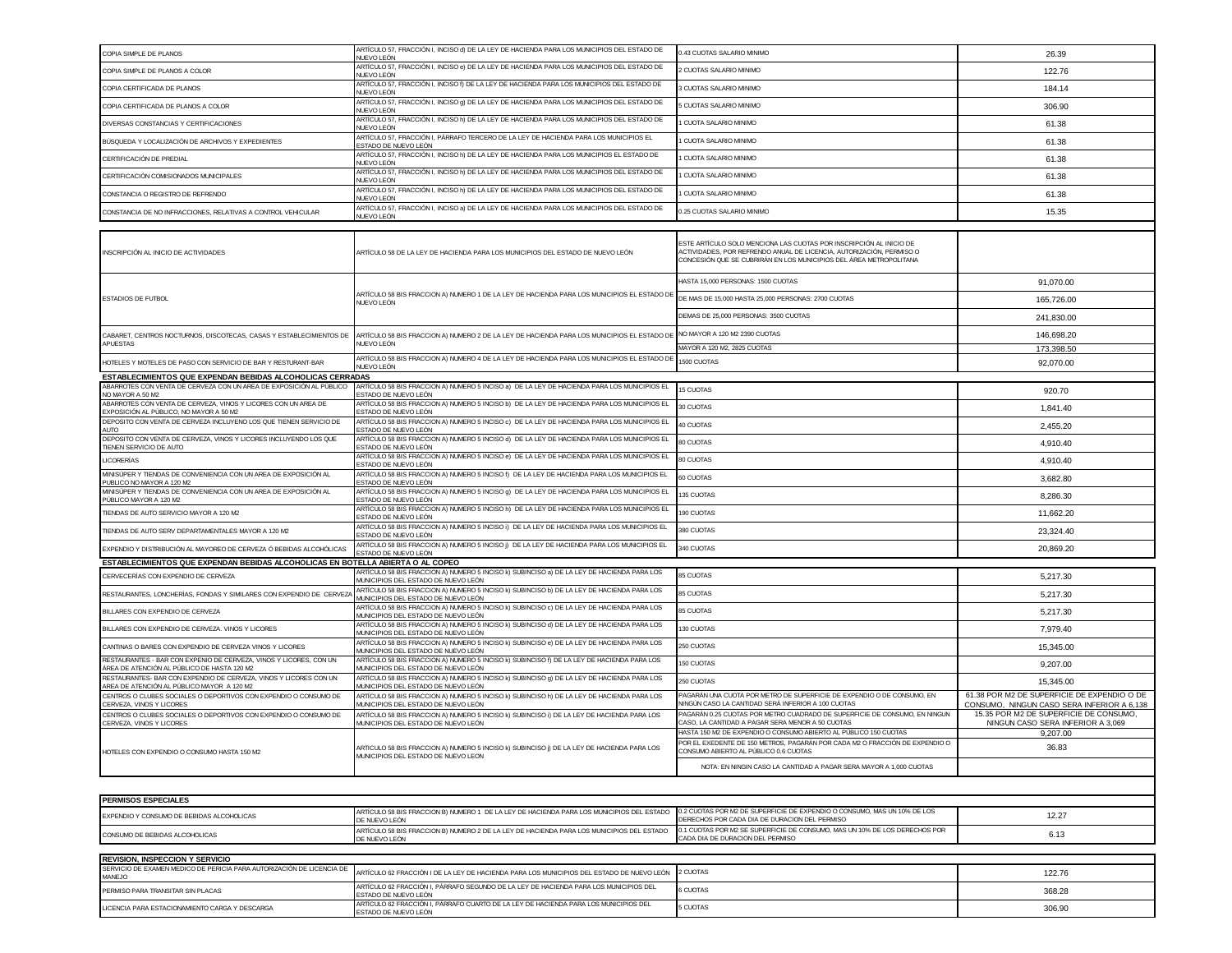| REVISIÓN DE ISAI                                                                                                              | ARTÍCULO 62 FRACCIÓN IV DE LA LEY DE HACIENDA PARA LOS MUNICIPIOS DEL ESTADO DE NUEVO LEÓN                                                                                                                                                    | 10 CUOTAS POR CADA INMUEBLE CUANDO NO EXISTA CANTIDAD A PAGAR POR CONCEPTO<br><b>DEL ISA</b>                                                                                                                                                                              | 613.80                                      |  |
|-------------------------------------------------------------------------------------------------------------------------------|-----------------------------------------------------------------------------------------------------------------------------------------------------------------------------------------------------------------------------------------------|---------------------------------------------------------------------------------------------------------------------------------------------------------------------------------------------------------------------------------------------------------------------------|---------------------------------------------|--|
| INSPECCIÓN DE COMERCIO AMBULANTE                                                                                              | ARTÍCULO 62, FRACCIÓN II DE LA LEY DE HACIENDA PARA LOS MUNICIPIOS DEL ESTADO DE NUEVO LEÓN                                                                                                                                                   | DE \$20 A \$70 POR INSPECCIONES QUE PREVIENEN LOS REGLAMENTOS A NIVEL MUNICIPAL                                                                                                                                                                                           | 20 Y 70                                     |  |
| INTERVENCION DE DIV. Y ESPECT. PUB.                                                                                           | ARTÍCULO 31 BIS, NÚMERO I, INCISO d) y ARTÍCULO 63 DE LA LEY DE HACIENDA PARA LOS MUNICIPIOS<br>DEL ESTADO DE NUEVO LEÓN                                                                                                                      | EN RAZÓN A SU COSTO                                                                                                                                                                                                                                                       | SEGÚN SEA EL CASO                           |  |
| INSPECCION DE ECOLOGIA                                                                                                        | ARTICULO 63 DE LA LEY DE HACIENDA ARA LOS MUNICIPIOS DEL ESTADO DE NUEVO LEON                                                                                                                                                                 | EN RAZÓN A SU COSTO                                                                                                                                                                                                                                                       | SEGÚN SEA EL CASO                           |  |
| SERVICIOS SANITARIOS QUE PRESTE EL MUNICIPIO                                                                                  | ART ÍCULO 62, FRACCIÓN VI, INCISO a) DE LA LEY DE HACIENDA PARA LOS MUNICIPIOS DEL ESTADO DE                                                                                                                                                  |                                                                                                                                                                                                                                                                           |                                             |  |
| MANTENER ANIMALES EN OBSERVACIÓN                                                                                              | NUEVO LEÓN                                                                                                                                                                                                                                    | 0.50 CUOTAS                                                                                                                                                                                                                                                               | 30.69                                       |  |
| RECOGER ANIMALES DOMÉSTICOS ENFERMOS                                                                                          | ARTÍCULO 62, FRACCIÓN VI INCISO b) DE LA LEY DE HACIENDA PARA LOS MUNICIPIOS DEL ESTADO DE<br>NUEVO LEÓN                                                                                                                                      | .50 CUOTAS                                                                                                                                                                                                                                                                | 30.69                                       |  |
| <b>EXPEDICION DE LICENCIAS</b>                                                                                                | ARTÍCULO 64, FRACCIÓN V, PÁRRAFO PRIMERO DE LA LEY DE HACIENDA PARA LOS MUNICIPIOS DEL                                                                                                                                                        |                                                                                                                                                                                                                                                                           |                                             |  |
| LICENCIA DE ANUNCIOS                                                                                                          | ESTADO DE NUEVO LEÓN                                                                                                                                                                                                                          | POR LICENCIA Y MEDIO DE IDENTIFICACIÓN POR M2 DE EXPOSICIÓN, 2.5 CUOTAS<br>ANUNCIOS CUYA SUPERFICIE DE EXPOSICIÓN ESTE COMPUESTA DE ELEMENTOS                                                                                                                             | 153.45 POR M2                               |  |
|                                                                                                                               | ARTÍCULO 64, FRACCIÓN V, PÁRRAFO SEGUNDO DE LA LEY DE HACIENDA PARA LOS MUNICIPIOS DEL<br>ESTADO DE NUEVO LEÓN                                                                                                                                | ELECTRÓNICOS, EL MONTO MÁXIMO SERÁ DE 75 CUOTAS                                                                                                                                                                                                                           | 4,603.50                                    |  |
| <b>LIMPIEZA DE LOTES BALDÍOS</b>                                                                                              |                                                                                                                                                                                                                                               |                                                                                                                                                                                                                                                                           |                                             |  |
|                                                                                                                               | ARTÍCULO 65, INCISO a) DE LA LEY DE HACIENDA PARA LOS MUNICIPIOS DEL ESTADO DE NUEVO LEÓN                                                                                                                                                     | PREDIOS CON SUPERFICIE HASTA 1,000 M2 0.30 CUOTAS                                                                                                                                                                                                                         | 18.41                                       |  |
| LIMPIEZA DE LOTES BALDÍOS                                                                                                     | ARTÍCULO 65 INCISO b) DE LA LEY DE HACIENDA PARA LOS MUNICIPIOS DEL ESTADO DE NUEVO LEÓN                                                                                                                                                      | POR EL EXCEDENTE DE 1.000 M2. POR CADA M2 EXCEDENTE 0.26 CUOTAS                                                                                                                                                                                                           | 15.96                                       |  |
|                                                                                                                               | ARTÍCULO 65, PÁRRAFO SEPTIMO DE LA LEY DE HACIENDA PARA LOS MUNICIPIOS DEL ESTADO DE<br>NUEVO LEÓN                                                                                                                                            | POR SERVICIO DE RECOLECCIÓN, TRASLADO Y DISPOSICIÓN FINAL DE LA BASURA<br>PRODUCTO DE LA LIMPIEZA A SOLICITUD DEL PROPIETARIO DEL PREDIO, EL COSTO SERÁ<br>DE 6 CUOTAS POR M3 O FRACCIÓN DE MATERIA RECOLECTADA                                                           | 368.28 POR M2                               |  |
| LIMPIEZA Y RECOLECCION DE DESECHOS INDUSTRIALES Y COMERCIALES                                                                 |                                                                                                                                                                                                                                               |                                                                                                                                                                                                                                                                           |                                             |  |
|                                                                                                                               | ARTÍCULO 65 BIS INCISO a) DE LA LEY DE HACIENDA PARA LOS MUNICIPIOS DEL ESTADO DE NUEVO LEÓN INMUEBLES QUE GENEREN HASTA 5 KG. DIARIOS, 2 CUOTAS                                                                                              |                                                                                                                                                                                                                                                                           | 122.76                                      |  |
|                                                                                                                               | ARTÍCULO 65 BIS INCISO b) DE LA LEY DE HACIENDA PARA LOS MUNICIPIOS DEL ESTADO DE NUEVO LEÓN                                                                                                                                                  | INMUEBLES QUE GENEREN MÁS DE 5 KG. Y HASTA 10 KG DIARIOS, 4 CUOTAS                                                                                                                                                                                                        | 245.52                                      |  |
|                                                                                                                               | ARTÍCULO 65 BIS INCISO c) DE LA LEY DE HACIENDA PARA LOS MUNICIPIOS DEL ESTADO DE NUEVO LEÓN                                                                                                                                                  | INMUEBLES QUE GENEREN MÁS DE 10 KG. Y HASTA 25 KG. DIARIOS, 6 CUOTAS                                                                                                                                                                                                      | 368.28                                      |  |
| SERVICIO DE LIMPIA DE DESECHOS INDUSTRIALES Y COMERCIALES                                                                     | ARTÍCULO 65 BIS INCISO d) DE LA LEY DE HACIENDA PARA LOS MUNICIPIOS DEL ESTADO DE NUEVO LEÓN                                                                                                                                                  | INMUEBLES QUE GENEREN MÁS DE 25 KG. Y HASTA 50 KG. DIARIOS, 14 CUOTAS                                                                                                                                                                                                     | 859.32                                      |  |
|                                                                                                                               | ARTÍCULO 65 BIS INCISO e) DE LA LEY DE HACIENDA PARA LOS MUNICIPIOS DEL ESTADO DE NUEVO LEÓN                                                                                                                                                  | INMUEBLES QUE GENEREN MÁS DE 50 KG. Y HASTA 100 KG. DIARIOS, 25 CUOTAS                                                                                                                                                                                                    | 1,534.50                                    |  |
|                                                                                                                               | ARTÍCULO 65 BIS INCISO f) DE LA LEY DE HACIENDA PARA LOS MUNICIPIOS DEL ESTADO DE NUEVO LEÓN                                                                                                                                                  | INMUEBLES QUE GENEREN MÁS DE 100 KG. Y HASTA 200 KG. DIARIOS, 8 CUOTAS                                                                                                                                                                                                    | 491.04                                      |  |
|                                                                                                                               |                                                                                                                                                                                                                                               | NMUEBLES QUE GENEREN MÁS DE 200 KG. Ó EL EQUIVALENTE A TRES M3 DIARIOS EL                                                                                                                                                                                                 |                                             |  |
|                                                                                                                               | ARTÍCULO 65 BIS INCISO q) DE LA LEY DE HACIENDA PARA LOS MUNICIPIOS DEL ESTADO DE NUEVO LEÓN                                                                                                                                                  | COBRO SERÁ DE 48 CUOTAS MÁS 0.50 POR CADA 5KG. ADICIONALES                                                                                                                                                                                                                | 2,946.24 MÁS 30.69 POR CADA 5KG ADICIONALES |  |
| OCUPACION DE LA VIA PUBLICA                                                                                                   | ARTÍCULO 65 BIS-1, FRACCIÓN I DE LA LEY DE HACIENDA PARA LOS MUNCICPIOS DEL ESTADO DE NUEVO                                                                                                                                                   |                                                                                                                                                                                                                                                                           |                                             |  |
| OCUPAR LA VÍA PUBLICA CON INSTALACIONES FIJAS O SEMIFIJAS                                                                     | I FÓN<br>ARTÍCULO 65 BIS-1, FRACCIÓN II DE LA LEY DE HACIENDA PARA LOS MUNICIPIOS DEL ESTADO DE NUEVO                                                                                                                                         | 0.016 CUOTAS DIARIAS                                                                                                                                                                                                                                                      | 0.98 POR M2                                 |  |
| SITIOS DE AUTOMÓVILES                                                                                                         | LEÓN                                                                                                                                                                                                                                          | <b>CUOTAS POR TRIMESTRE</b>                                                                                                                                                                                                                                               | 306.90                                      |  |
| CAJONES ESTACIONAMIENTO COMERCIAL                                                                                             | ARTÍCULO 65 BIS-1, FRACCIÓN III INCISO a) DE LA LEY DE HACIENA PARA LOS MUNICIPIOS DEL ESTADO<br>DE NUEVO LEÓN                                                                                                                                | CUOTAS POR M2                                                                                                                                                                                                                                                             | 306.90 POR M2                               |  |
| CAJONES ESTACIONAMIENTO PARTICULAR                                                                                            | ARTÍCULO 65 BIS-1, FRACCIÓN III INCISO b) DE LA LEY DE HACIENDA PARA LOS MUNICIPIOS DEL ESTADO<br>DE NUEVO LEÓN                                                                                                                               | .5 CUOTAS POR M2                                                                                                                                                                                                                                                          | 92.07 POR M2                                |  |
| RECOLECCIÓN DE PARQUÍMETROS                                                                                                   | ARTÍCULO 65 BIS-1, FRACCIÓN IV, PÁRRAFO PRIMERO DE LA LEY DE HACIENDA PARA LOS MUNICIPIOS<br>DEL ESTADO DE NUEVO LEÓN                                                                                                                         | 2.50 POR HORA                                                                                                                                                                                                                                                             | 2.50 POR HORA                               |  |
| MATERIAL EN LA VÍA PUBLICA                                                                                                    | ARTÍCULO 65 BIS-1 FRACCIÓN V ( <b>SUSPENDIDA SU APLICACIÓN POR LA DECLARATORIA DE COORDINACIÓN EN MATERIA FEDERAL DE DERECHOS</b> )                                                                                                           |                                                                                                                                                                                                                                                                           |                                             |  |
| MERCADOS AMBULANTES                                                                                                           | ARTÍCULO 65 BIS-1. FRACCIÓN I                                                                                                                                                                                                                 | 0.016 CUOTAS DIARIAS POR M2 COMPLETO O FRACCION<br>0.081 CUOTAS DIARIAS POR METRO CUADRADO                                                                                                                                                                                | 0.98 POR M2                                 |  |
| CALCOMANÍAS DE ESTACIONÓMETROS<br>CONTRIBUCIONES POR NUEVOS FRACCIONAMIENTOS, EDIFICACIONES, RELOTIFICACIONES Y SUBDIVISIONES | ARTÍCULO 65 BIS-1, FRACCIÓN I, PÁRRAFO SEGUNDO                                                                                                                                                                                                |                                                                                                                                                                                                                                                                           | 4.97                                        |  |
| PAGO DEL 7 %                                                                                                                  | ARTICULO 65 BIS 2 DE LA LEY DE HACIENDA PARA LOS MUNICIPIOS DEL ESTADO DE NUEVO LEON                                                                                                                                                          | LOS PREDIOS NO HABITACIONALES CEDERÁN O PAGARÁN EL 7% DEL ÁREA QUE RESULTE<br>DE RESTAR AL AREA TOTAL DEL PREDIO, LAS ÁREAS DE AFECTACIÓN Y VIALIDADES                                                                                                                    | SEGÚN SEA EL CASO                           |  |
| PAGO DEL ARTICULO 151 FRACC II<br><b>OTROS INGRESOS</b>                                                                       | ARTICULO 65 BIS 2 DE LA LEY DE HACIENDA PARA LOS MUNICIPIOS DEL ESTADO DE NUEVO LEON                                                                                                                                                          | CEDER SUELO AL MUNICIPIO PARA DESTINOS A RAZÓN DEL 17% -DIECISIETE DEL ÁREA<br>VENDIBLE Ó 22 -VEINTIDÓS METROS CUADRADOS POR UNIDAD DE VIVIENDA, O LO QUE<br>RESULTE MAYOR. LOS USOS COMPLEMENTARIOS NO HABITACIONALES CEDERÁN EL 7% -<br>SIETE DEL ÁREA VENDIBLE CORRESP | SEGÚN SEA EL CASO                           |  |
| OTROS INGRESOS                                                                                                                | ARTICULO 63 PARRAFO SEGUNDO DE LA LEY DE HACIENDA PARA LOS MUNICIPIOS DEL ESTADO DE                                                                                                                                                           | SEGÚN SEA EL CASO                                                                                                                                                                                                                                                         | SEGÚN SEA EL CASO                           |  |
| <b>DIVERSOS</b>                                                                                                               | <b>NUEVO LEON</b>                                                                                                                                                                                                                             |                                                                                                                                                                                                                                                                           |                                             |  |
| <b>DIVERSOS</b>                                                                                                               | ARTICULO 63 PARRAFO SEGUNDO DE LA LEY DE HACIENDA PARA LOS MUNICIPIOS DEL ESTADO DE                                                                                                                                                           | SEGÚN SEA EL CASO                                                                                                                                                                                                                                                         | SEGÚN SEA EL CASO                           |  |
|                                                                                                                               | <b>NUEVO LEON</b><br>3. PRODUCTOS                                                                                                                                                                                                             |                                                                                                                                                                                                                                                                           |                                             |  |
| <b>CONCEPTO Y DESCRIPCION</b>                                                                                                 | <u>FUNDAMENTO JURÍDICO</u>                                                                                                                                                                                                                    | <b>CUOTA QUE CORRESPONDE</b>                                                                                                                                                                                                                                              | <b>CANTIDAD</b>                             |  |
|                                                                                                                               |                                                                                                                                                                                                                                               |                                                                                                                                                                                                                                                                           |                                             |  |
| <b>EXPLOTACION</b>                                                                                                            | ARTICULO 66, FRACCION I DE LA LEY DE HACIENDA PARA LOS MUNICIPIOS DEL ESTADO DE NUEVO                                                                                                                                                         |                                                                                                                                                                                                                                                                           |                                             |  |
| <b>CUOTAS DIF GUARDERIAS</b>                                                                                                  | <b>IFON</b>                                                                                                                                                                                                                                   | SEGÚN SEA EL CASO                                                                                                                                                                                                                                                         | SEGÚN SEA EL CASO                           |  |
| <b>4.- APROVECHAMIENTOS</b>                                                                                                   |                                                                                                                                                                                                                                               |                                                                                                                                                                                                                                                                           |                                             |  |
| <b>CONCEPTO Y DESCRIPCION</b>                                                                                                 | <b>FUNDAMENTO JURÍDICO</b>                                                                                                                                                                                                                    | <b>CUOTA QUE CORRESPONDE</b>                                                                                                                                                                                                                                              | <b>CANTIDAD</b>                             |  |
| <b>MULTAS</b>                                                                                                                 |                                                                                                                                                                                                                                               |                                                                                                                                                                                                                                                                           |                                             |  |
| <b>MULTAS DE TRANSITO</b>                                                                                                     | ARTICULO 67, FRACCION I Y ARTICULO 69 DE LA LEY DE HACIENDA PARA LOS MUNICIPIOS DEL ESTADO<br>DE NUEVO LEON Y ARTICULO 136, FRACCION V, 137, 138, 139, 140 Y 145 DEL REGLAMENTO DE TRANSITO Y<br>VIALIDAD DEL MUNICIPIO DE GARCIA. NUEVO LEON | DE ACUERDO AL TABULADOR Y DEMAS PRECEPTOS QUE ESTABLECE EL REGLAMENTO DE<br>TRANSITO Y VIALIDAD DEL MUNCIPIO DE GARCIA, NUEVO LEON                                                                                                                                        | SEGÚN SEA EL CASO                           |  |
| MULTAS DE POLICIA                                                                                                             | ARTICULO 67, FRACCION I Y ARTICULO 69 DE LA LEY DE HACIENDA PARA LOS MUNICIPIOS DEL ESTADO<br>DE NUEVO LEON                                                                                                                                   | DE ACUERDO A TABULADOR                                                                                                                                                                                                                                                    | SEGÚN SEA EL CASO                           |  |
| MULTAS DE OBRAS PUBLICAS                                                                                                      | ARTICULO 67 FRACCION I Y ARTICULO 69 DE LA LEY DE HACIENDA PARA LOS MUNICIPIOS DEL ESTADO<br>DE NUEVO LEON                                                                                                                                    | DE ACUERDO A TABULADOR                                                                                                                                                                                                                                                    | SEGÚN SEA EL CASO                           |  |
| MULTAS DE COMERCIO Y ESPECTACULOS                                                                                             | ARTICULO 67 FRACCION I Y ARTICULO 69 DE LA LEY DE HACIENDA PARA LOS MUNICIPIOS DEL ESTADO<br>DE NUEVO LEON                                                                                                                                    | DE ACUERDO A TABULADOR                                                                                                                                                                                                                                                    | SEGÚN SEA EL CASO                           |  |